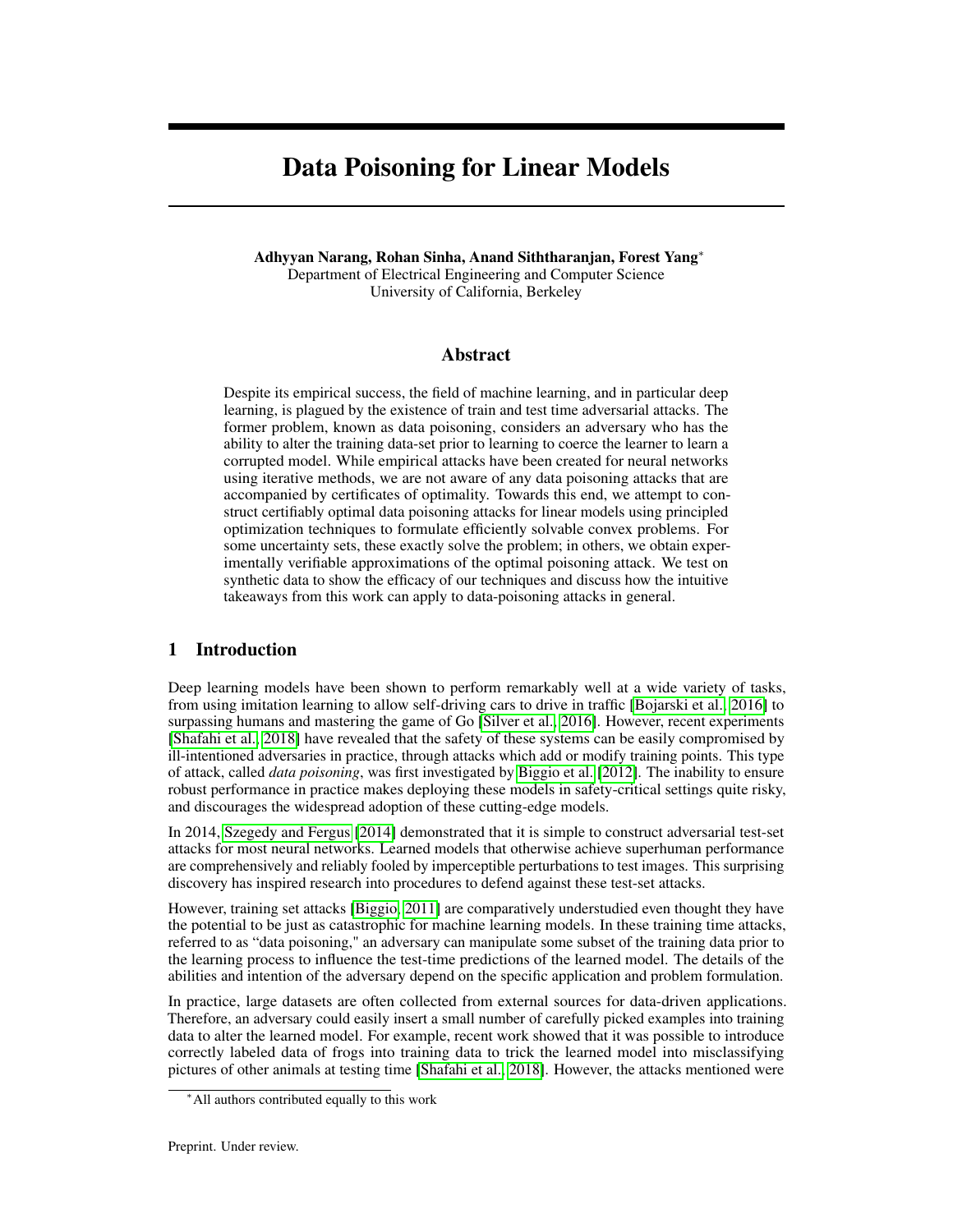constructed for neural networks and had no theoretical guarantees. The aim of this paper is to study the effect of data-poisoning attacks on more transparent learning setups, primarily ridge regression, where it is possible to take a more principled and theoretical approach.

# Contributions and paper outline

Our contributions are as follows:

- Formulate the problem of data poisoning in the general case and remark its relationship to the robust optimization (adversarial training) problem.
- For convex uncertainty sets, propose a relaxed convex problem, and experimentally verify that the quality of the relaxation is good.
- For a spectral-norm constrained perturbation matrix, we exactly reduce the problem to one solvable using line-search over a scalar variable.

In addition to being interesting and practically relevant in its own right, we expect that data poisoning attacks against linear models will yield intuitive insight about strategies for attackers that can motivate defenses for more complex setups, such as deep learning, as well.

Our paper is organized as follows. First we provide context through related works in Section 2. Then, we clarify preliminaries and notation in Section 3, and define our problems of interest in Section 4. We proceed to consider solutions to the data poisoning problem for linear models in Section 5, and empirically verify the quality of our relaxations in Section 6. In Section 7, we discuss the intuitive interpretations of our results and proposed directions of future exploration. Implementations of our attacks and experiments can be found on our project website<sup>[2](#page-1-0)</sup>.

# 2 Related Works

# 2.1 Poisoning Attacks on Neural Networks

[Shafahi et al.](#page-11-2) [\[2018\]](#page-11-2) investigated how to construct data poisoning attacks to impair test performance of neural networks, in situations where the attacker does not have the ability to change the labels of the dataset (often referred to as a clean-label attacks). To create an attack which perturbed input images, the authors took advantage of feature collisions resulting from representations of the input in the later layers of neural networks by creating other adversarial inputs that have the same representation. This is accomplished by using a two-part iterative optimization procedure to first find an adversarial point and then project it back into the space of realistic input. Although we consider clean-label attacks as well, we approach constructing an attack for simpler linear models where principled optimization techniques can be more readily applied. By formulating the data poisoning problem for specific linear models, we can more effectively take advantage of the structure of these learning algorithms to formulate approximate methods to solve the underlying optimization problem.

### 2.2 Stability of Feature Selection Methods under Poisoning Attacks

[Xiao et al.](#page-11-6) [\[2015\]](#page-11-6) consider the effect of data poisoning on the classification accuracy and stability of popular feature selection methods such as LASSO, ridge regression and elastic net. The proposed method involved alternating between gradient updates with restrictions based on the Karush Kuhn Tucker conditions to increase loss on certain points, and learning a model on this new training data. In our work, we allow for perturbations on all points and formulate convex problems that approximate the optimal perturbation without needing to relearn a new model. We also suggest a method that can recover the optimal poisoned dataset when considering largest singular value perturbations.

# 2.3 Certified defenses for data poisoning attacks

[Steinhardt et al.](#page-11-7) [\[2017\]](#page-11-7) develop certifiable defenses to data poisoning attacks under assumptions on train/test set concentration and outliers in the dataset. While this work considers defenses and experiments with neural networks, the present work concerns only attacks and in linear models.

<span id="page-1-0"></span><sup>&</sup>lt;sup>2</sup>Project website: https://github.com/AnandS29/DataPoisoning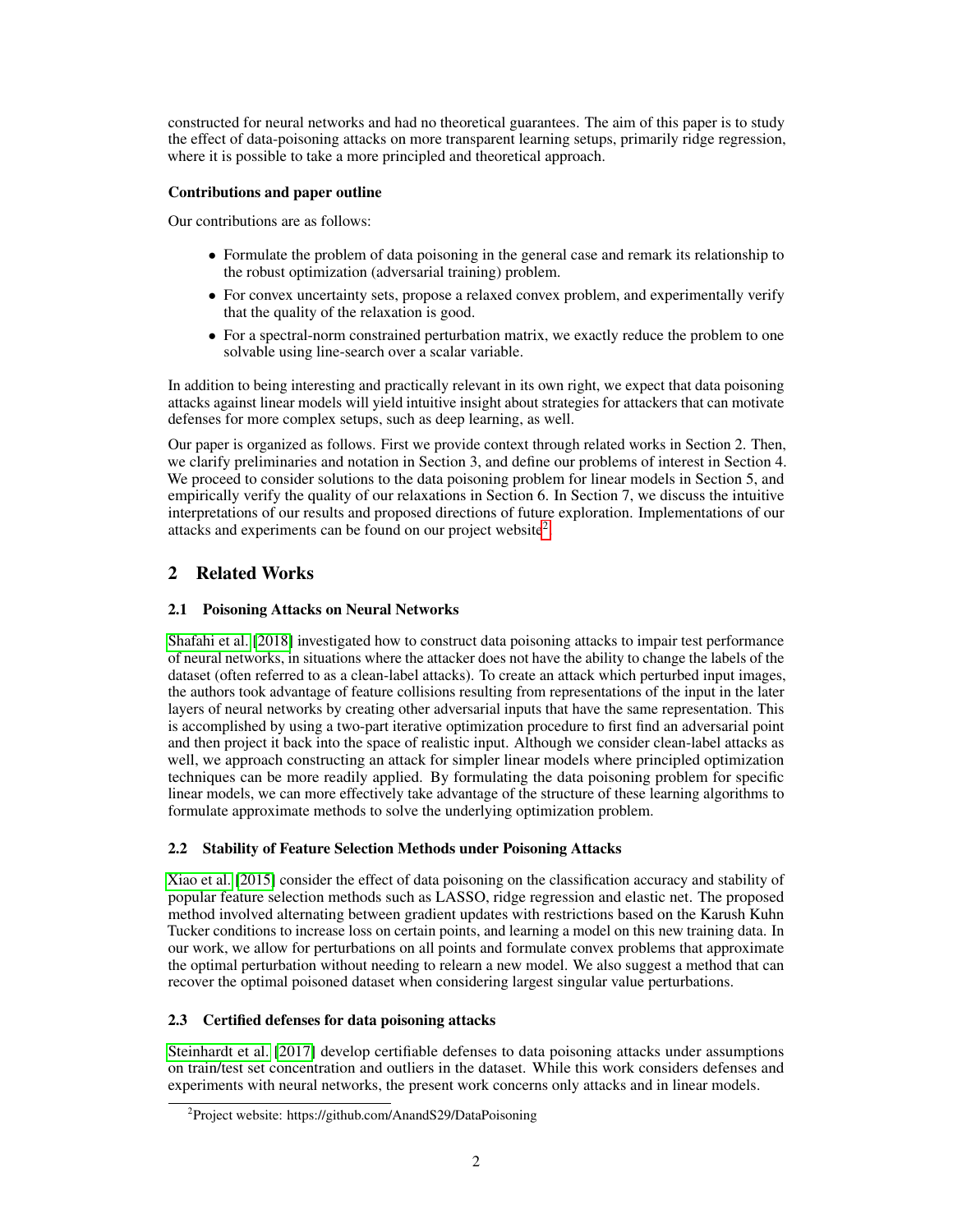# 3 Notation

Consider input space X, output space  $\mathcal{Y}$ , function class  $\mathcal{F} = \{f : \mathcal{X} \to \mathcal{Y}\}\$ , and loss  $\ell : \mathcal{X} \times \mathcal{Y} \to \mathbb{R}_+$ . For an arbitrary predictor  $f \in \mathcal{F}$ , the risk is its expected loss with respect to the underlying distribution of the data:  $R(f) = \mathbb{E}_{x,y}\ell(f(x), y)$ . Since we cannot compute the true risk since we do not know the underlying data distribution, we define the empirical risk  $\hat{R}(f) = \frac{1}{n} \sum_{i=1}^{n} \ell(f(x_i), y_i)$ , an unbiased estimator of the true risk. A classifier is learned via empirical risk minimization:  $\hat{f} = \operatorname{argmin}_{f \in \mathcal{F}} \hat{R}(f).$ 

We will primarily consider the setting of Euclidean inputs  $\mathcal{X} = \mathbb{R}^d$  and linear predictors  $\mathcal{F} = \mathbb{R}^d$ . For linear regression,  $\mathcal{Y} = \mathbb{R}$  and for logistic regression,  $\mathcal{Y} = \{0, 1\}$ . Let  $X_0 = \begin{bmatrix} x_1 & \dots & x_n \end{bmatrix}^\top \in \mathbb{R}^{n \times d}$ denote our train matrix and y our vector of labels.  $x_i \in \mathbb{R}^d$  is our *i*th training point and  $y_i \in \mathcal{Y}$  is its corresponding label.

We assume the adversary can modify the input data by choosing it to be an arbitrary member of a perturbed data matrix set **X**, i.e.  $X \in \mathbf{X}$ . Equivalently, we assume there is an unaltered version of the data,  $X_0 \in \mathbb{R}^{n \times d}$ , and that the poisoner can add a perturbation  $\Delta = [\delta_1 \dots \delta_n]^\top \in \mathbb{R}^{n \times d}$  in some perturbation set  $\Delta$ , so  $X = X_0 + \Delta$  and  $\mathbf{X} = X_0 + \Delta$ . Typically,  $\Delta$  will be defined by a bound on a certain matrix norm, such as:  $\bm{\Delta}=\{\Delta\in\mathbb{R}^{n\times d}: \max_{1\leq i\leq n}\sqrt{\sum_{j=1}^d\Delta_{ij}^2}\leq \epsilon\}$  or operator norm:  $\mathbf{\Delta} = \{ \Delta \in \mathbb{R}^{n \times d} : ||\Delta||_2 \leq \epsilon \}.$ 

# 4 The General Problem of Data Poisoning

#### Making the training set hard to fit

In this work, we consider a data poisoning scenario where the adversary wants to prevent the learner from learning anything at all. To do this, the goal of the adversary is to maximize the training loss:

$$
p^* = \max_{X \in \mathbf{X}} \min_{\theta \in \Theta} \sum_{i=1}^n \ell(f_{\theta}(x_i), y_i)
$$
(1)

If, we exchange the max and min above to obtain the dual:

$$
d^* = \min_{\theta \in \Theta} \max_{X \in \mathbf{X}} \sum_{i=1}^n \ell(f_{\theta}(x_i), y_i)
$$
 (2)

which is exactly the traditional robust training problem. This result explicates a relationship between the problems of *constructing a data poisoning attack* and *training a model that is robust to a test-set attack*, which have previously been studied completely independently.

In this work, we focus on constructing a data poisoning attack for ridge regression. We also note a possible method for generating these adversarial datasets for the case of  $L_2$  regularized logistic regression, which is noted in the appendix (section 10.5).

#### 5 Poisoning Ridge Regression

#### 5.1 Concrete problem

The standard ridge regression problem is as follows:

$$
p_{\text{nominal}}^{*} = \min_{w} \|Xw - b\|_{2}^{2} + \lambda \|w\|_{2}^{2}
$$
 (3)

By using standard adversarial formulations of this problem, we can construct the robust problem as:

$$
p_{\text{robust}}^{*} = \min_{w} \max_{X \in \mathbf{X}} \|Xw - b\|_{2}^{2} + \lambda \|w\|_{2}^{2}
$$
 (4)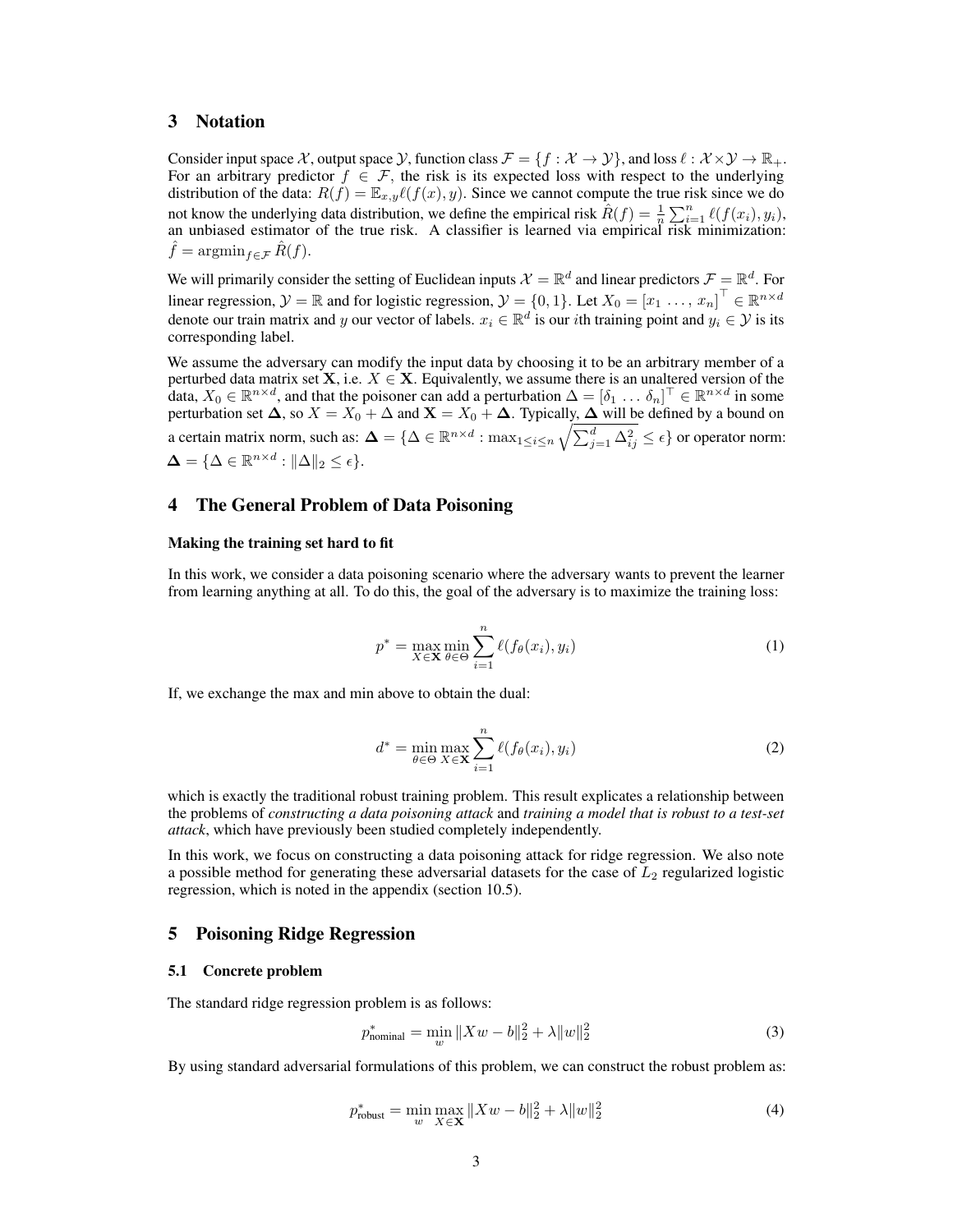<span id="page-3-0"></span>The dual of this robust problem can be viewed as formulation of the data poisoning problem for ridge regression:

$$
d_{\text{robust}}^* = p_{\text{poison}}^* = \max_{X \in \mathbf{X}} \min_{w} \|Xw - b\|_2^2 + \lambda \|w\|_2^2 \tag{5}
$$

#### 5.2 Relaxation to convex problem

The inner minimization of problem [5](#page-3-0) can be solved in closed form to provide the following non-convex problem in  $X$ :

<span id="page-3-1"></span>
$$
= -\min_{X \in \mathbf{X}, t, U} t - b^T b \; : \; \begin{bmatrix} U & X^T b \\ b^T X & t \end{bmatrix} \succeq 0 \; , \; U = X^T X + \lambda I \tag{6}
$$

We propose using an SDP relaxation of the above problem such that an upper bound on the primal solution can be achieved:

$$
p_{\text{poison}}^* \le \tilde{p}_{\text{poison}}^* = -\min_{X \in \mathbf{X}, t, U} t - b^T b \; : \; \begin{bmatrix} U - \lambda I & X^T b \\ b^T X & t \end{bmatrix} \succeq 0 \; , \; \begin{bmatrix} U & X^T \\ X & I \end{bmatrix} \succeq 0 \tag{7}
$$

Refer to the appendix (section [9.1\)](#page-12-0) for a full proof.

#### 5.3 Improving the relaxation

From the problem [7,](#page-3-1) we note that the objective can be reduced by simply making U arbitrarily large. This makes the quality of our relaxation worse. To combat this, we suggest two methods to constrain this variable such that our relaxed solution is more accurate:

- Adding a regularizing term to objective
- Constructing bounds on  $U$  based on those for  $X$

#### Trace regularization

Here, we simply add regularizing term  $\mu Tr(U)$  to the objective to prevent the values of U from becoming too large.

$$
\tilde{p}_{poison}^* = -\min_{X \in \mathbf{X}, t, U} t - b^T b + \mu \text{Tr}(U) : \\ \begin{bmatrix} U & X^T b \\ b^T X & t \end{bmatrix} \succeq 0, \begin{bmatrix} U - \lambda I & X^T \\ X & I \end{bmatrix} \succeq 0
$$

To find the optimal  $\mu$ , we employ traditional techniques like cross-validation to find it.

#### For independent uncertainty on training points: Interval Bounds on U

We can improve the above SDP relaxation (with or without the slack cost on the trace of U) by bounding U based on the feasible set of perturbations on X. To do this, we assume we can perturb the each datapoint within some convex disturbance set. In this report, we primarily consider perturbations with bounded infinity norm:

$$
x_i \in \{x \in \mathbb{R}^n | x = \hat{x}_i + \delta_i, \|\delta_i\|_{\infty} \le \rho\} \quad \forall i \in [1, m]
$$
\n
$$
(8)
$$

In the infinity norm case, this equivalent to an alternate definition of the perturbation set on the columns of  $\overline{X}$ :

$$
\mathcal{X} = \left\{ X_0 + \begin{bmatrix} \delta_1 & \dots & \delta_n \end{bmatrix}^\top \mid \forall i = 1, \dots, n, \|\delta_i\|_\infty \le \rho \right\}.
$$
 (9)

Note that before relaxing the problem,  $U$  is equal to:

$$
U = X^T X + \lambda I \tag{10}
$$

$$
= \hat{X}^T \hat{X} + \Delta^T \hat{X} + \hat{X}^T \Delta + \Delta^T \Delta + \lambda I \tag{11}
$$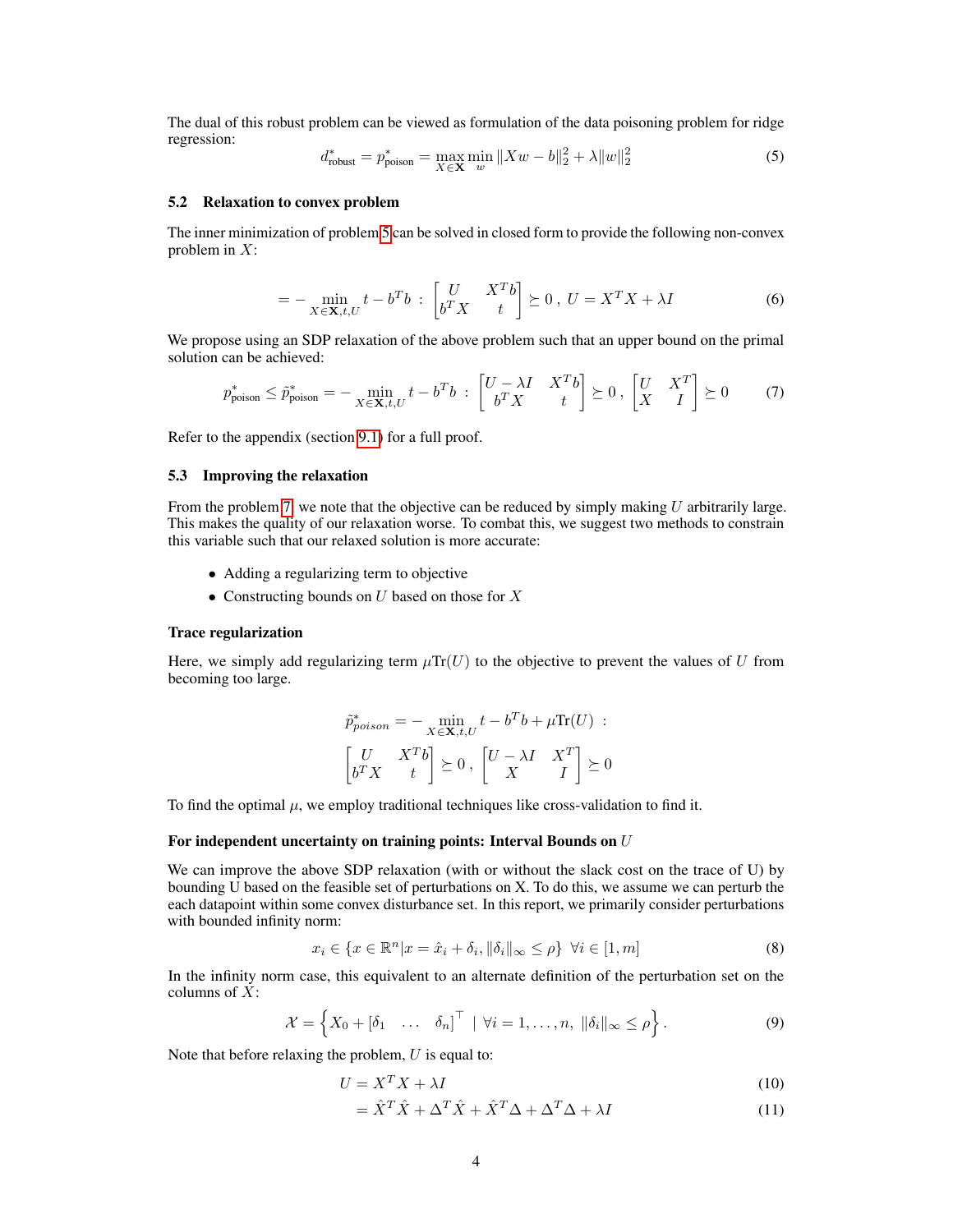This clearly shows that each entry of U lies between some lower and upper bound  $U_{i,j} \in [U_{i,j}, \bar{U}_{i,j}]$ <br>where: where:

$$
\underline{U}_{i,j} = \min_{\|\delta_i\|_{\infty}, \|\delta_j\|_{\infty} \leq \rho} \hat{c}_i^T \hat{c}_j + \delta_i^T \hat{c}_j + \hat{c}_i^T \delta_j + \delta_i^T \delta_j + \lambda \mathbb{1}\{i = j\}
$$
(12)

$$
\bar{U}_{i,j} = \max_{\|\delta_i\|_{\infty}, \|\delta_j\|_{\infty} \leq \rho} \hat{c}_i^T \hat{c}_j + \delta_i^T \hat{c}_j + \hat{c}_i^T \delta_j + \delta_i^T \delta_j + \lambda \mathbb{1}\{i = j\}
$$
\n(13)

As is shown in the appendix (section 9.2) these problems have solutions that can be rapidly computed. This gives us a simple method to improve the relaxation of the data poisoning problem for ridge regression under infinity norm perturbations. However, for perturbation sets bounded by different norms the row and column formulations are not equivalent. In this case, we can use the kernelized formulation of ridge regression combined with additional approximations to find useful bounds on U. This is because  $X\bar{X}^T$ , a series of inner products between datapoints, appears in kernel ridge regression. A procedure to bound U in kernelized regression is outlined in the appendix (section [9.3\)](#page-14-0).

#### 5.4 Special case: Uncertainty on spectral norm of training matrix

In the case where we consider a largest singular value constraint, we are able to solve the poisoning problem exactly, and also propose a line search method for efficient computation (detailed in appendix [9.4\)](#page-15-0). The highlights are as follows.

We define the uncertainty on  $X$  defined by the following set:

$$
\mathbf{X} = \{ X \in \mathbb{R}^{n \times d} : \|X - X_0\|_2 \le \epsilon \}
$$

With this choice of uncertainty set, we can construct an equivalent non-convex QCQP that is independent of  $X$ :

$$
\max_{\mu} - y^T y + \frac{1}{2} \mu^T y - \frac{1}{4} \mu^T \mu \; : \; \| X_0^T \mu \|_2 \leq \epsilon \| \mu \|_2
$$

As there is a single quadratic constraint, the S-procedure can be applied here to formulate a convex SDP. The original poisoned  $X$  can be recovered by performing a line search algorithm derived in the appendix. The algorithm is to first let  $U \in \mathbb{R}^{n \times n}$  be the left singular vectors of  $X_0$  and  $\sigma_1, \ldots, \sigma_n$ the corresponding singular values; set  $d = U^{\top}y$ , and line search for an r<sup>\*</sup> satisfying

$$
\sum_{i=1}^{n} \frac{\sigma_i^2 d_i^2}{(1 + r^* \sigma_i^2)^2} = \epsilon^2 \sum_{i=1}^{n} \frac{d_i^2}{(1 + r^* \sigma_i^2)^2}.
$$

Then, we set

$$
\lambda^* = \sqrt{\sum_{i=1}^n \frac{d_i^2}{(1+r^*\sigma_i^2)^2}}
$$

and set  $c^* = \lambda^* d + \lambda^* r^* \Sigma^2 d$  where  $\Sigma = \text{diag}(\sigma_1, \dots, \sigma_n) \in \mathbb{R}^{n \times n}$ . Then we can recover  $\mu^* = U c^*$ , and  $X^* = PX_0$ , where  $P \in \mathbb{R}^{n \times n}$  is the orthogonal projection onto  $\text{span}\{\mu^*\}^{\perp}$ .

# 6 Experiments

#### 6.1 Setup

We ran experiments that tested the following variants of our data poisoning attacks on synthetic data:

- Convex relaxed problem without bounded U
- Regularized problem
- Bounded U problem

To construct the synthetic data, we made a random nominal  $X_0 \in R^{n \times d}$  and  $w^* \in \mathbb{R}^d$  from which we can make  $y = X_0 w^* + \mathcal{N}(\mu, \sigma)$ . We tested on a dataset with 100 data points and 10 features  $(n = 100, d = 10)$  and used noise parameterized by  $\mu = 0$  and  $\sigma = 0.1$ .

We conduct two types of comparison to show the effectiveness of our attacks: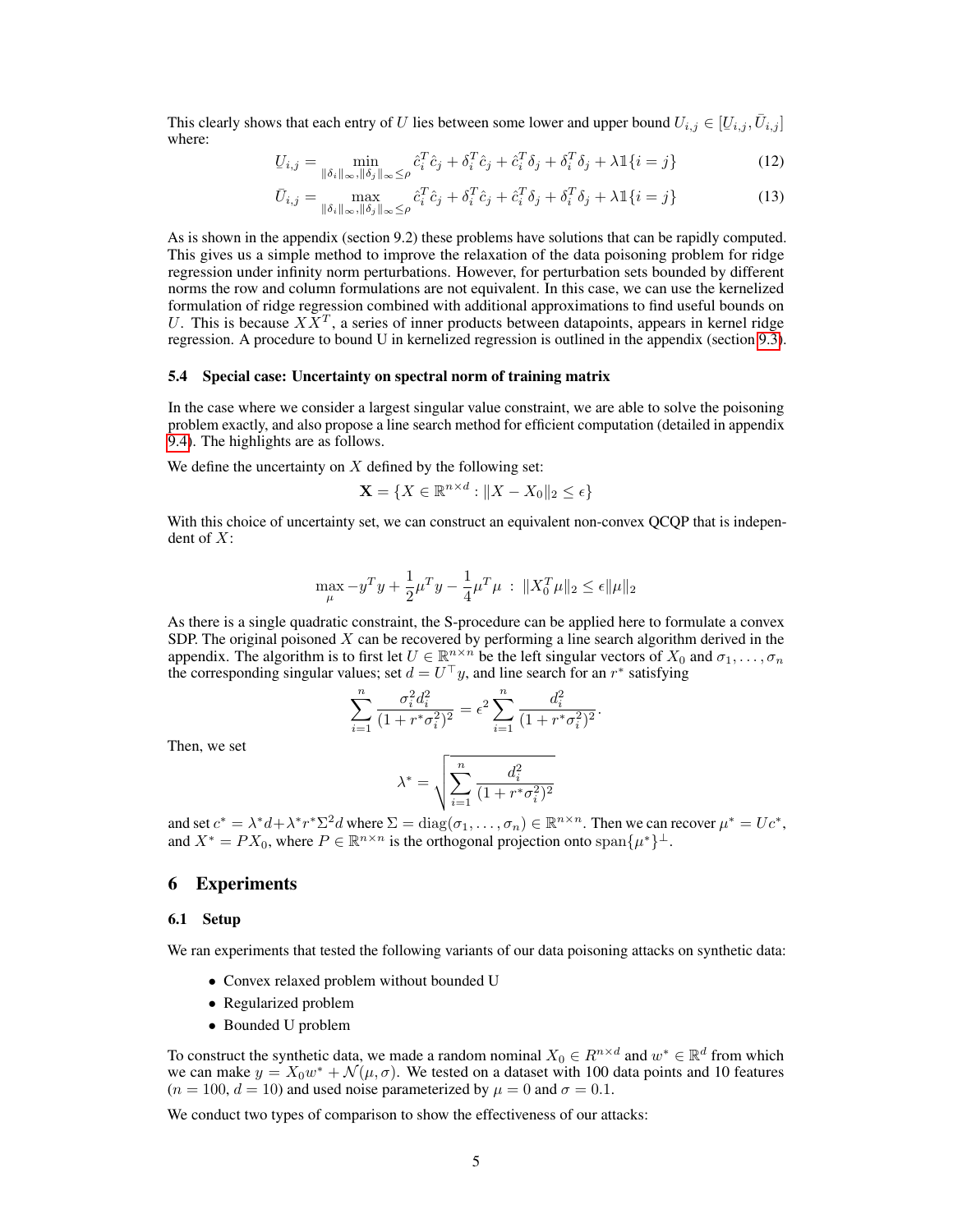

Figure 1: psnd(rho) is value of optimal least squares solution on poisoned data (obtained from initial relaxation), rob(rho) is an upper bound on psnd(rho), lss is least squares value on original data.

#### 6.1.1 Training loss

We compare the training loss, or the objective value, for the nominal least-squares problem, the robust problem and the various relaxed problems under different levels of perturbation to the nominal data matrix  $X_0$ . Specifically, the values are derived from the following:

$$
\begin{aligned} \text{lss} &= \min_{w \in \mathbb{R}^d} \|X_0 w - y\|_2^2 \\ \text{rob}(\rho) &= \min_{w \in \mathbb{R}^d} \max_{X \in \mathbf{X}(\rho)} \|Xw - y\|_2^2 \\ \text{psnd}(\rho) &= \min_{w \in \mathbb{R}^d} \|X_{psnd}(\rho)w - y\|_2^2 \end{aligned}
$$

We note that the robust problem is an upper bound on the relaxed problems, giving us a notion of the quality of our approximation.

#### **6.1.2** Loss on nominal  $X_0$

We also look at the loss on the actual  $X_0$ , which is formed from finding the loss of a dataset under the least-squares objective using a  $w$  learnt from the poisoned dataset. This is computed using the following:

$$
w_{\text{psnd}}(\rho) = \underset{w \in \mathbb{R}^d}{\text{argmin}} \|X_{\text{psnd}}(\rho)w - y\|_2^2
$$
  

$$
\text{lss}_{\text{psnd}} = \|X_0 w_{\text{psnd}}(\rho) - y\|_2^2
$$

#### 6.2 Initial effectiveness of relaxation

We use our initial convex relaxed method on the constructed dataset to undertake the following experiment.

We note for comparison that the average norm of rows is 3.06. This signifies that applying a relatively small perturbation, e.g. norm 0.5, to each row drastically increases the smallest loss the learner can achieve on the data, from less than 10 to almost 100. Furthermore, while  $psnd(\rho) \leq rob(\rho)$  (as should be the case by weak duality), we note they follow a comparable trend. That is, by poisoning the dataset and letting the learner do their best, the attacker can do comparable damage to if they could wait for the learner to choose a predictor and then choose the worst perturbation.

In addition to examining each problem's objective value i.e. the training loss, we examine the loss achieved by the resulting linear predictors on the original dataset. This can be considered a form of test set evaluation for the poisoning attack – we are seeing how badly the predictor learned from a poisoned dataset does on the original dataset. This is shown in the below plot, for each value of the perturbation size  $\rho$ .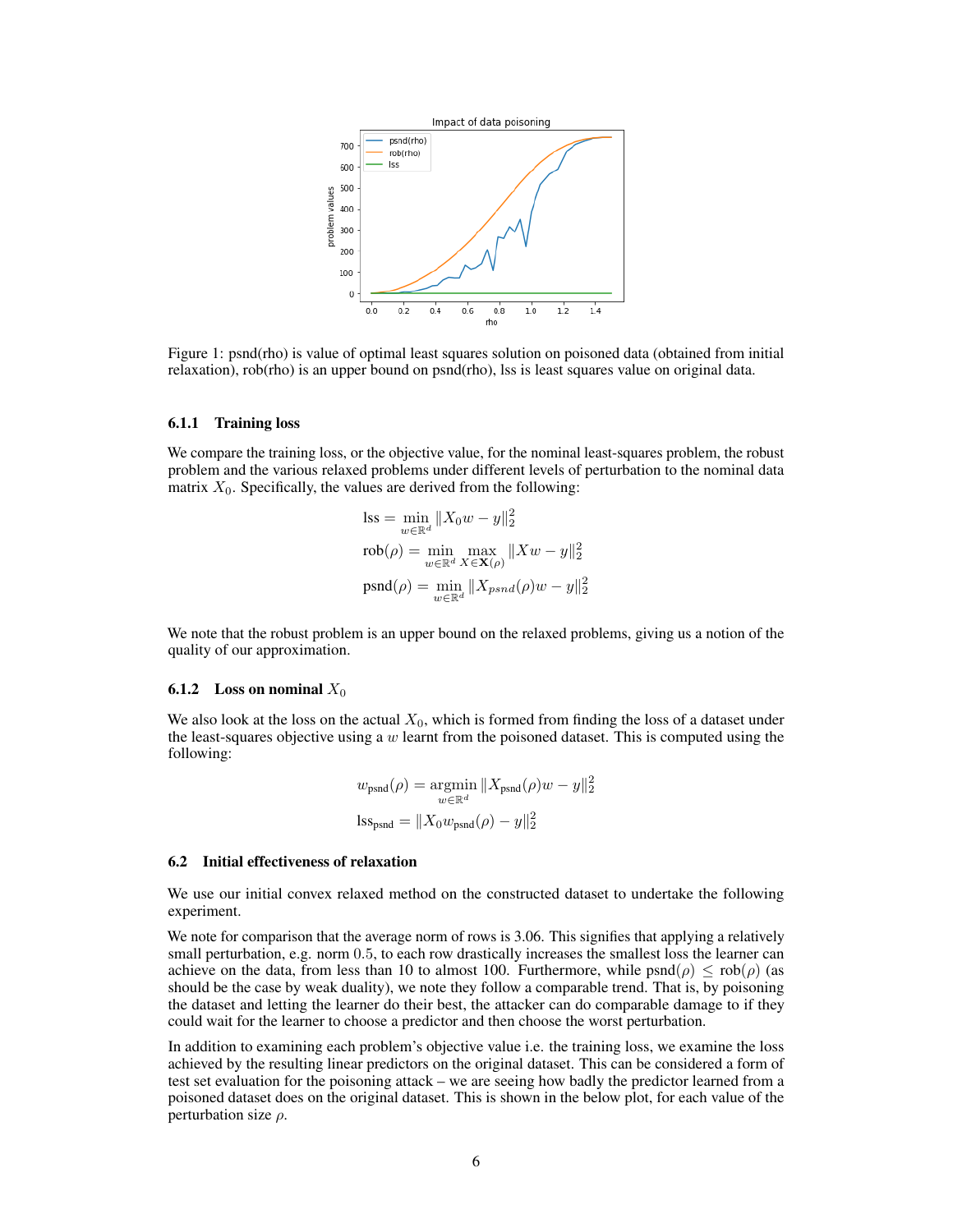

Figure 2: w\_psnd learned via least squares on poisoned data (from initial relaxation); w\_rob via robust problem



Figure 3: Same as figure 1, except poisoned data obtained from relaxation with trace regularization

We see that the robust solution  $w_{\text{rob}}$  is a good solution to the original linear regression problem, since for  $\rho \leq 0.8$  it performs close to optimally on the unperturbed data. This matches our intuition, because  $w_{\text{rob}}$  is intended to perform well on the original data, and in addition be robust.

On the other hand, the poisoned solution  $w_{psnd}$  does badly on the original linear regression problem, even for small values of  $\rho$ . This indicates that data poisoning which only maximizes loss on the poisoned data can disrupt test performance, i.e. significantly increase loss on the original data. Interestingly, when  $\rho$  reaches about 1.0, the poisoned solution does well on the original data. This warrants further investigation. Another observation from this plot is that in convex min max problems, the solutions obtained from switching the min and max are usually similar, but here, this is not the case. In other words, robust  $w$ 's and poisoned  $w$ 's may be different.

#### 6.3 Using trace regularization

Recall this method adds the penalty term  $\mu$  Tr U to the objective, which in a sense makes the relaxation of the poisoning problem closer to the original, since it deals with the unboundedness of U. The same experiments as previously but with the penalized psnd<sub>r</sub> solutions with  $\mu$  set to 0.01 are seen in Figures 3 and 4.

We note that the data poisoning curves are smoother overall, and closer to the robust curve in the first plot. This suggests that the poisoner benefits from trace regularization, and also that the true data poisoning problem values form a smooth curve which closely follows the robust problem values.

The performance of the predictor learned from poisoned data on the original data corroborates the same general trend described in the previous section.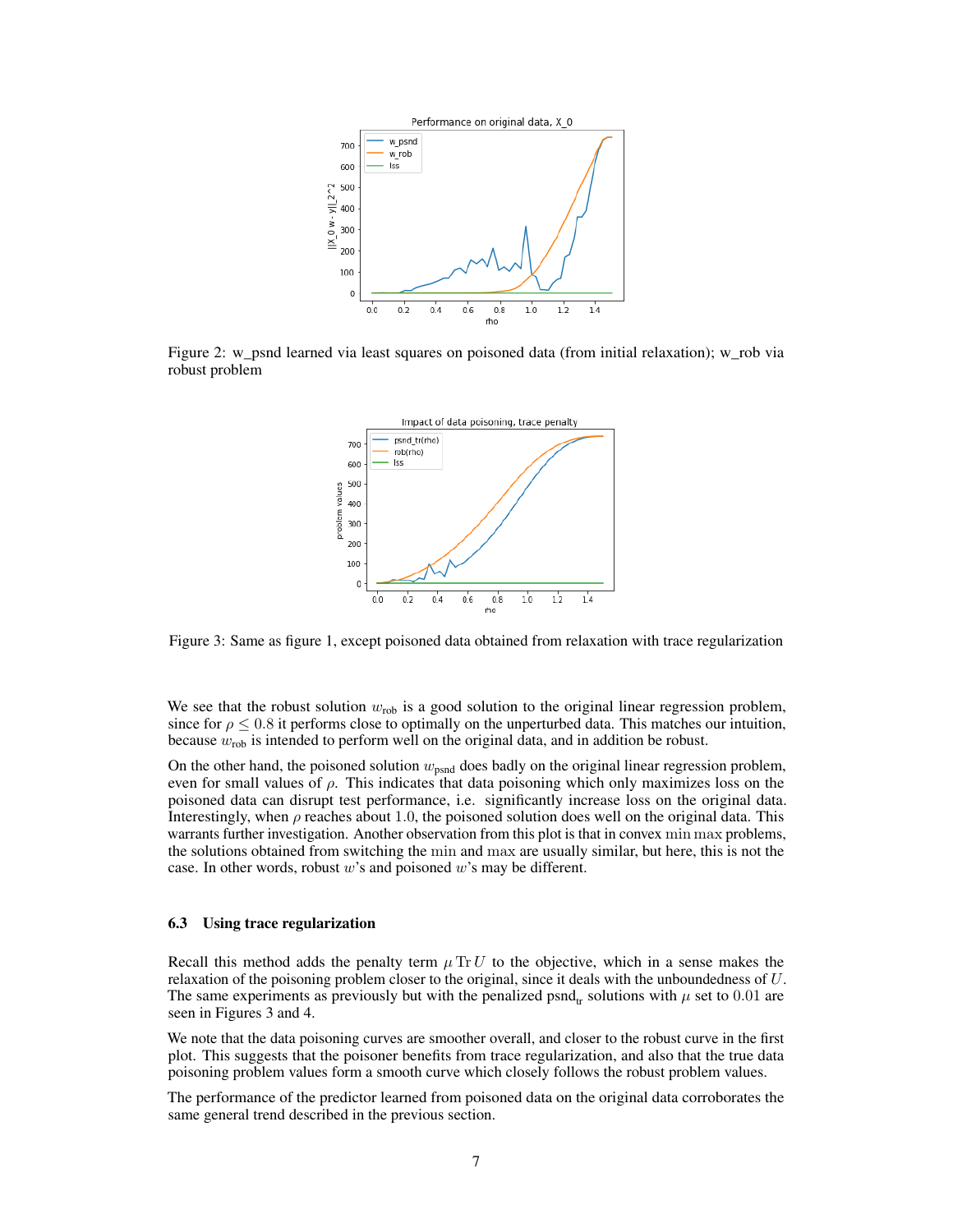

Figure 4: Same as figure 2, except poisoned data obtained from relaxation with trace regularization



Figure 5: Same as figure 1, except poisoned data obtained from relaxation with interval bounds

#### 6.4 Using bounded U relaxation

This approximation places an interval constraint on  $U$  based on the perturbation set  $X$ ; this refines the relaxation by safely shrinking the feasible set. Here are the same experiments with the refined  $psnd<sub>int</sub>$  solutions:

Similar to the previous method, we see that in certain regions the resulting curve is smoother than the original method which just relaxes the problem without placing constraints on U.



Figure 6: Same as Figure 1, except poisoned data obtained from relaxation with interval bounds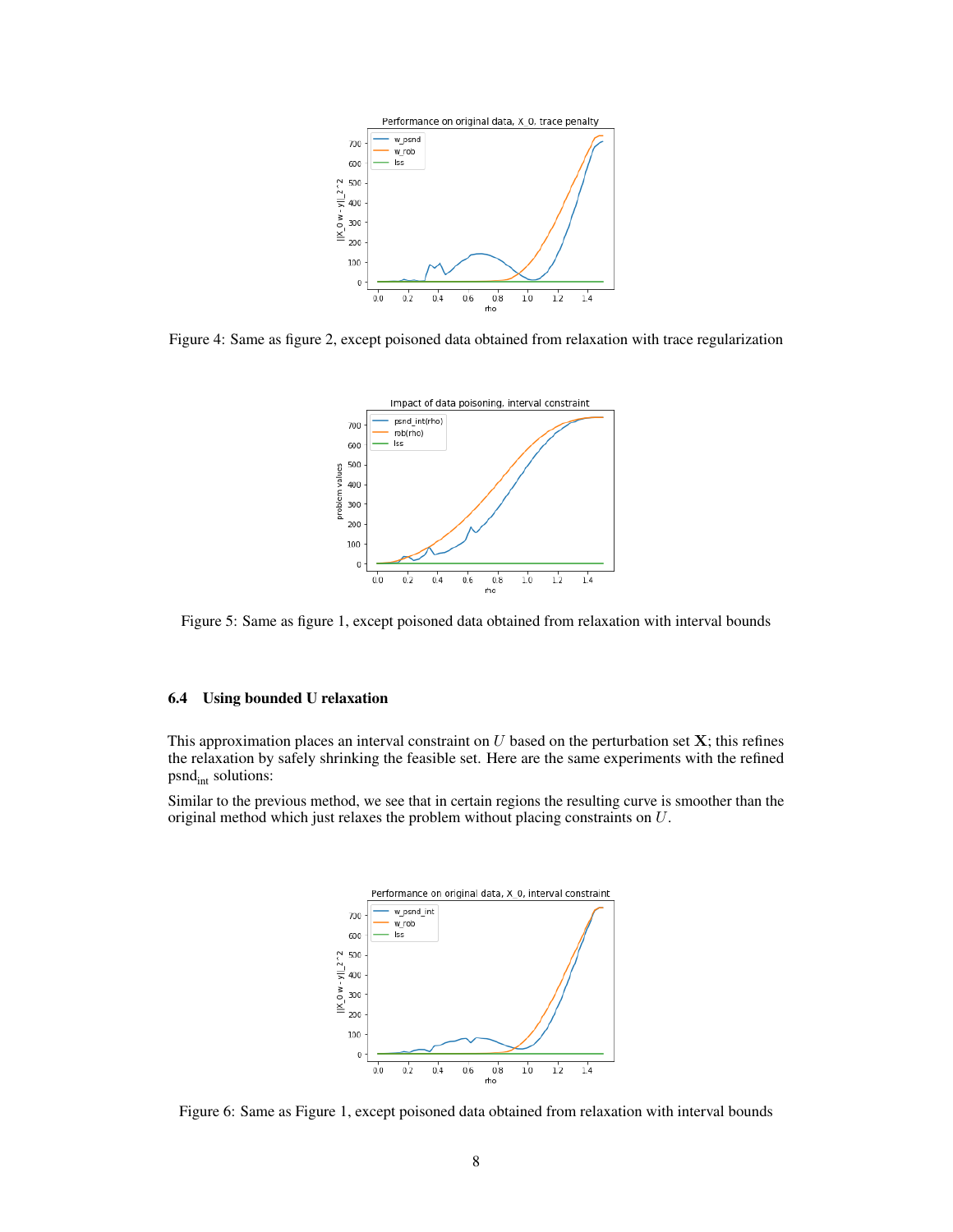

Figure 7: All methods plotted on same plot



Figure 8: Effect of Data-Poisoning on 1-D linear regression. The training data is plotted on the x-axis, the training labels on the y-axis. As  $\rho$  increases, the adversary perturbs the samples to decrease the rank of the data.

# 7 Discussion

#### 7.1 Low rank training matrices

As the experiments showed, small perturbations to the training data can cause large training losses. This shows that the data rapidly becomes more difficult to fit by linear functions. In figure Figure 8, we show how the data is modified by the adversary for a linear regression problem with one dimensional data  $(x, y \in \mathbb{R})$ . As we increase  $\rho$ , the size of the perturbation set available to the adversary increases, and we slowly see the data resembles the original sample less and less. What is particularly interesting, is that the optimal perturbation seems to project the data into a lower-rank space. For the 1-D case, we can see that all the gets moved towards the its mean, 0. It makes sense that reducing the rank of the data is the optimal strategy for the adversary, since for linear models the predictions must lie within the span of the data-features.

#### 7.2 Limitations

Though the proposed problems are convex semi-definite programs and are as such solvable in polynomial time, the semidefinite programs can still take a while to solve. In particular, solving an instance of the SDP relaxation with  $n = 100, d = 10$  takes around 20 seconds. Furthermore, the relaxation suffers from the unboundedness of  $U$ , which can be ameliorated to an extend with trace regularization and interval constraints.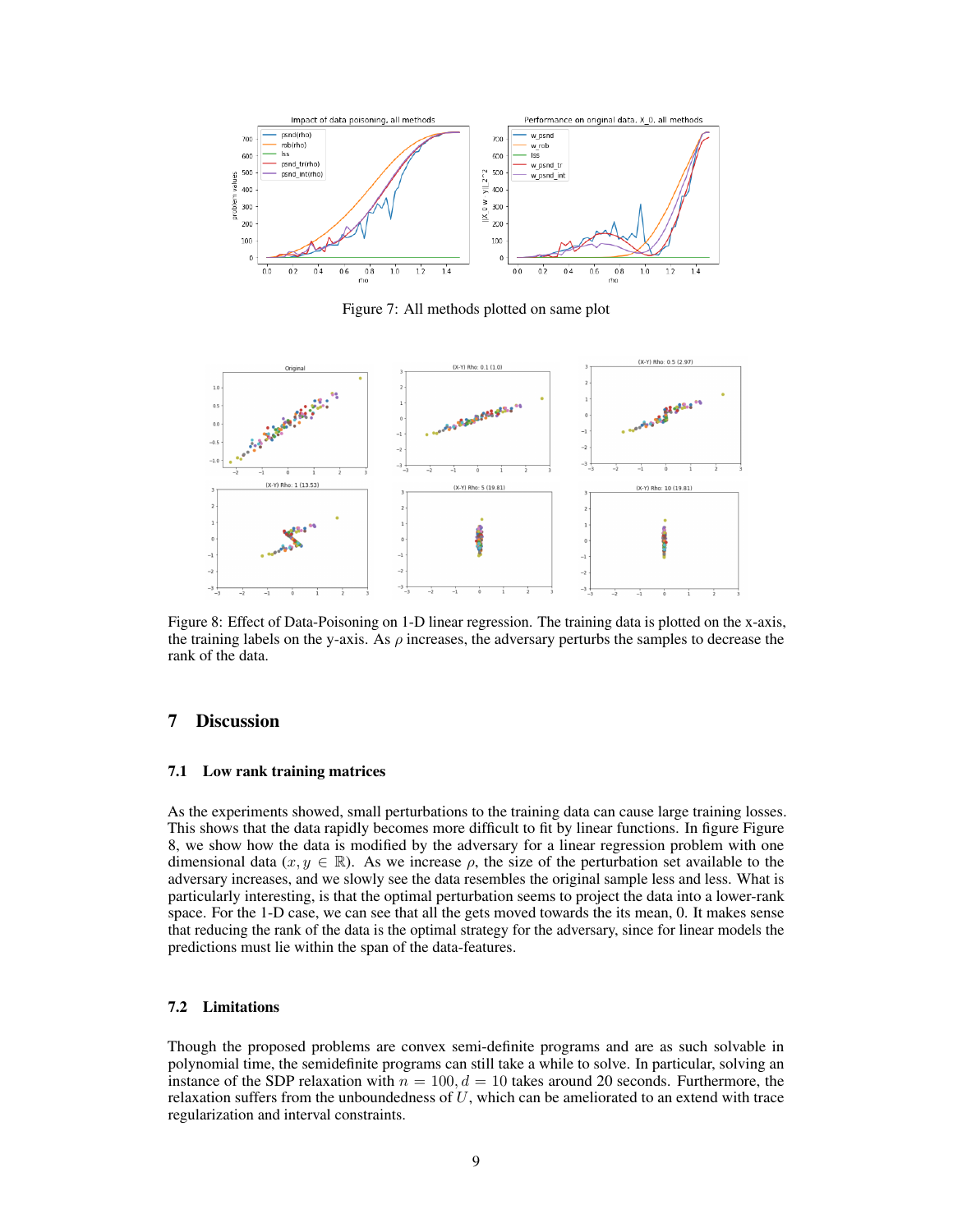#### 7.3 Future Directions

#### 7.3.1 Impairing test-time performance

Although our experiments showed that a model learned on poisoned data can significantly degrade in performance when faced with test data from the original distribution, we did not explicitly force this behavior. In data poisoning attacks that impair testing time performance, the train performance is not necessarily impaired. But the unaware learner has chosen a classifier that has certain deficiencies at test time. In the following, let  $f_{\hat{\theta}(X)}$  denote the classifier learned by running an algorithm on input data X. For example, for linear regression,

$$
f_{\hat{\theta}(X)} = \underset{w \in \mathbb{R}^d}{\operatorname{argmin}} \|Xw - y\|_2.
$$

#### Impair performance on specific test point

Intuitively, what we want to measure is how badly the performance of the learned model on a test point  $(x_t, y_t)$  is affected by data poisoning, i.e.:

$$
\max_{X \in \mathbf{X}} \ell(f_{\hat{\theta}(X)}(x_t), y_t). \tag{14}
$$

This is similar to [Shafahi et al.](#page-11-2) [\[2018\]](#page-11-2), which constructed adversarial inputs to the learning algorithm to cause misclassification. Formalizing the idea of targeted test set attacks for our approach would be practically useful to study adversarial applications of this method.

#### Impair performance in expectation

Another interesting quantity is simply the performance of the algorithm with perturbed input on a test point from the same distribution as the original input. That is, if  $\forall i = 1, \dots, n$ ,  $(x_i, y_i) \sim \mathcal{D}$ , then we examine

$$
\max_{X' \in X + \Delta} \mathbb{E}_{(x,y) \sim \mathcal{D}}(f_{\hat{\theta}(X')}(x), y). \tag{15}
$$

We can approximate the expectation by the empirical expectation. Thus our problem becomes, partitioning the data into  $X = X_1 \cup X_2$  and letting  $x_1, \ldots, x_n$  denote the data points in  $X_2$ :

$$
\max_{X \in X_1 + \Delta} \sum_{i=1}^n \ell(f_{\hat{\theta}(X)}(x_i), y_i).
$$

### 7.3.2 Different Attacker Abilities

In this work, we considered an attacker that was able to perturb any data point with a constraint on the amount of perturbation. This is plausible when the attacker has access to the initial training dataset. However, in other settings there may be limitations on what the attacker is able to do. For example, they may only be able to perturb  $k$  data points, or possible can only add adversarial data points to an existing data set. As such, future works may want to consider how to adjust the above optimization procedures to account for these differences.

#### 7.3.3 Stability of Feature Selection Methods

As seen in [Xiao et al.](#page-11-6) [\[2015\]](#page-11-6), we note the relationship between data poisoning and the selection of stable features (where under perturbation to the training set the features chosen by feature selection methods do not vary too much). As such, further work can analyse how our proposed attacks impact stability by applying metrics such as Kuncheva's stability index [\[Kuncheva, 2007\]](#page-11-8) or others detailed in [Nogueira et al.](#page-11-9) [\[2018\]](#page-11-9). This would provide another notion apart from training and test error for how well our proposed attacks perform in affecting learning algorithms. It may also motivate work in directly trying to optimize against an algorithm to encourage feature instability.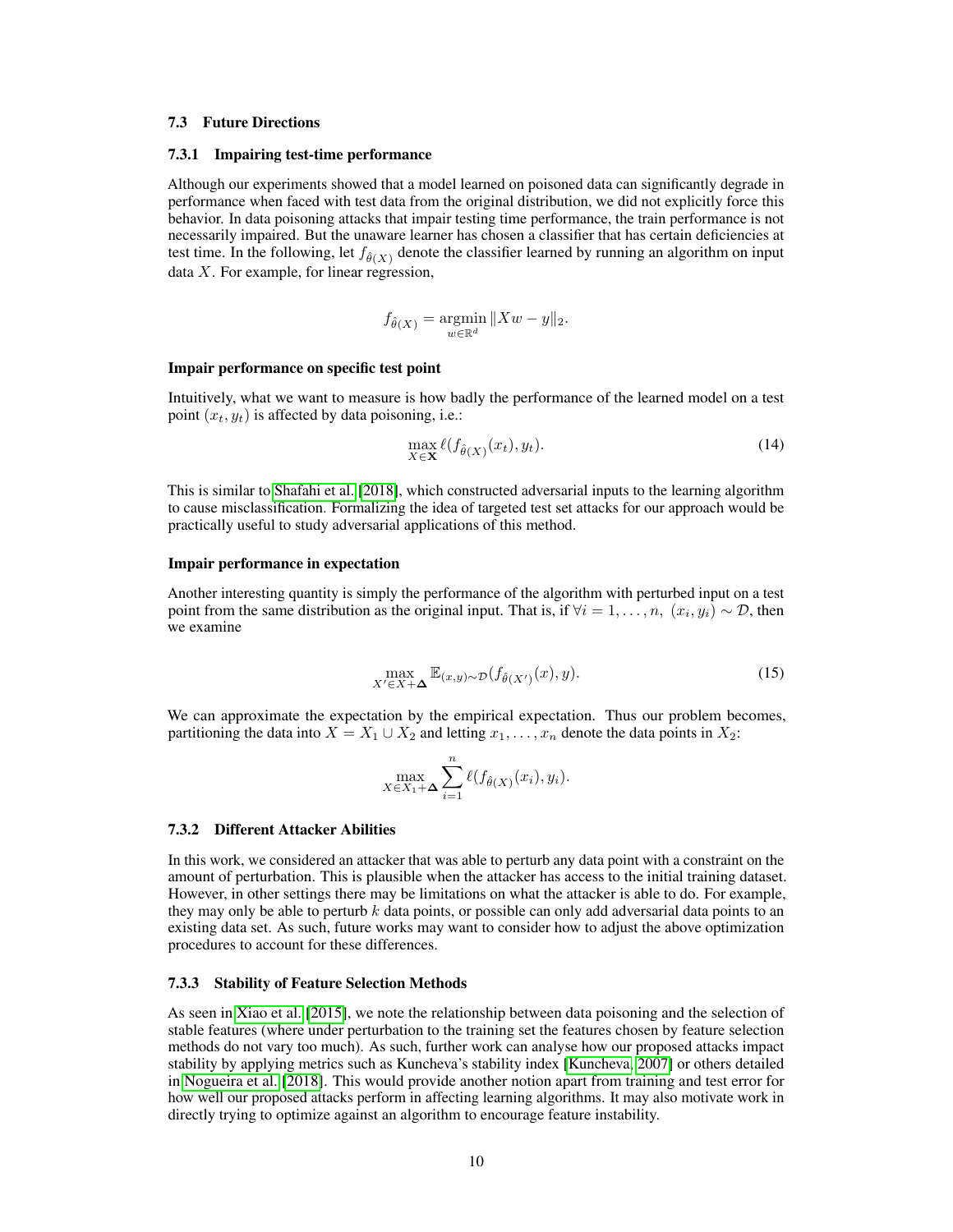#### 7.3.4 Transferability to other learning algorithms

Though the poisoning attacks detailed in this paper are constructed to be adversarial to their respective learning algorithms, it is possible that they may still affect different learners. It is possible to see that for other learning algorithms such as support vector machines (SVM), we can possible make problems infeasible in the case of hard-margin SVMs or increase training error for soft-margin SVMs. In the case of universal function approximators like decision trees and neural networks, though we would be unable in reducing training loss we hypothesize that the complexity of these models would increase. As well, if we were able to bound the complexity of these learner, such as by placing limits on the depth of the decision tree or the norm of the weight matrices for a neural network, we can then see if there is any degradation in performance.

# 8 Conclusion

We posed the general problem of data poisoning aimed at disrupting train time performance, focusing on the cases of linear and logistic regression. This is a max-min problem that can be viewed as a game where the order the learner and attacker pick strategies is switched, compared to the typical min-max robustness problem. However, upon switching to the max-min data poisoning problem, the problem becomes non-convex and difficult to solve. We showed that we can approximate the optimal poisoned data matrix for linear and logistic regression using optimization techniques such as Schur complements and semidefinite programming. Furthermore, we show empirically that we can improve the approximation with trace regularization and interval constraints derived from the perturbation set. If the perturbation set is defined by bounded spectral norm, we show that the S-procedure can be used to compute the exact problem value with semidefinite programming. Finally, we give a way to recover the optimal poisoned dataset in this case with a line search. Our experiments also suggest that poisoning the data, which in our definition has as an explicit goal of worsening the training time performance, also disrupts test time performance. Future work includes adapting our methods to actively worsening performance on a particular test dataset from learning on the poisoned train dataset.

# Acknowledgements

We would like to thank Professor Laurent El Ghaoui, Professor Somayeh Sojoudi and Armin Askari for their continued support and guidance during the process of completion of this project.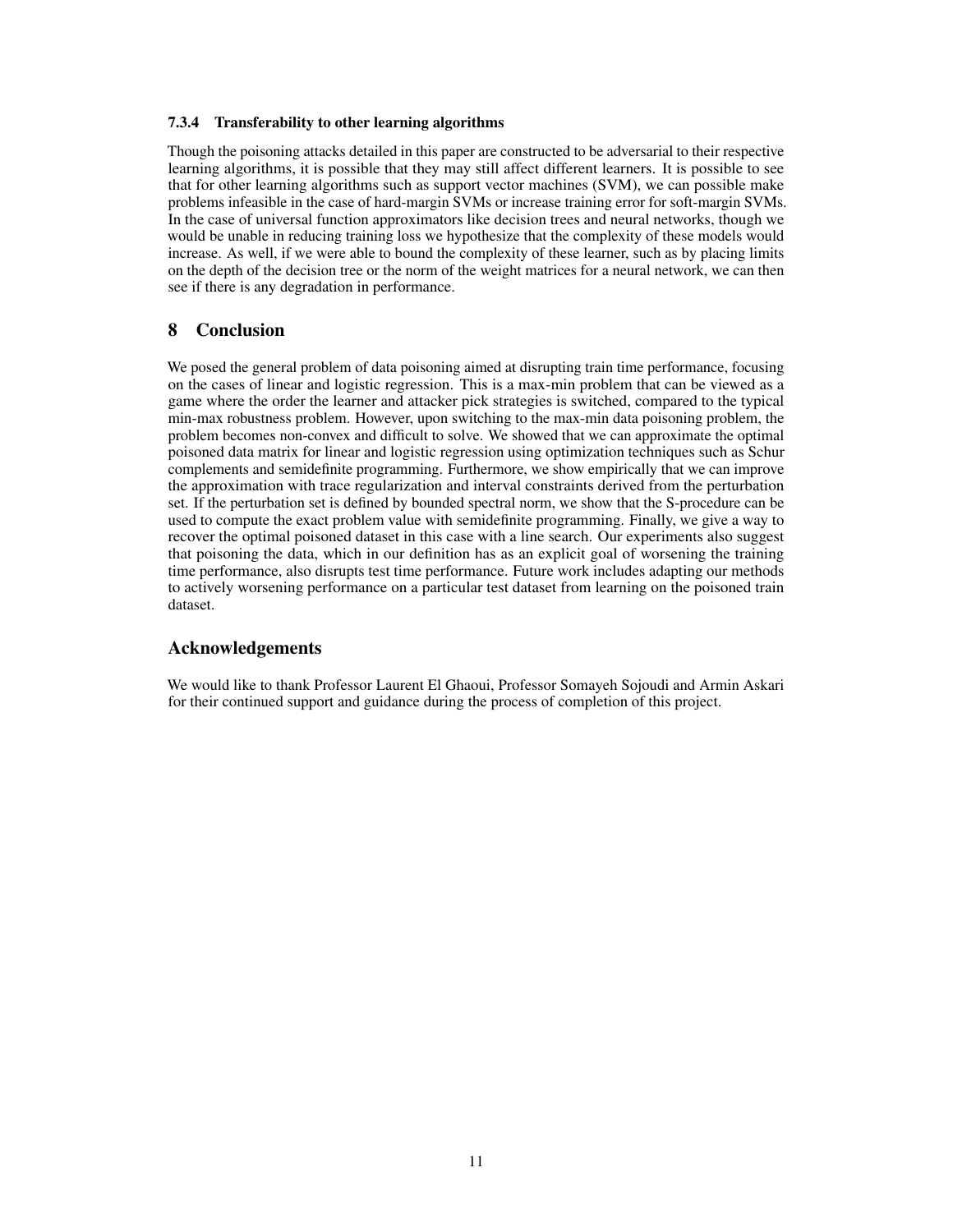# **References**

- <span id="page-11-3"></span>Battista Biggio, Blaine Nelson, and Pavel Laskov. Poisoning attacks against support vector machines. In *Proceedings of the 29th International Coference on International Conference on Machine Learning*, ICML'12, pages 1467–1474, USA, 2012. Omnipress. ISBN 978-1-4503-1285-1. URL <http://dl.acm.org/citation.cfm?id=3042573.3042761>.
- <span id="page-11-5"></span>Nelson B Laskov P Biggio, B. Support vector machines under adversarial label noise. *IEEE Transactions on Knowledge and Data Engineering*, 20, 2011. URL [http://pralab.diee.](http://pralab.diee.unica.it/en/node/751) [unica.it/en/node/751](http://pralab.diee.unica.it/en/node/751).
- <span id="page-11-0"></span>Mariusz Bojarski, Davide Del Testa, Daniel Dworakowski, Bernhard Firner, Beat Flepp, Prasoon Goyal, Lawrence D. Jackel, Mathew Monfort, Urs Muller, Jiakai Zhang, Xin Zhang, Jake Zhao, and Karol Zieba. End to End Learning for Self-Driving Cars. *arXiv e-prints*, art. arXiv:1604.07316, Apr 2016.
- <span id="page-11-8"></span>Ludmila I. Kuncheva. A stability index for feature selection. In *Proceedings of the 25th Conference on Proceedings of the 25th IASTED International Multi-Conference: Artificial Intelligence and Applications*, AIAP'07, pages 390–395, Anaheim, CA, USA, 2007. ACTA Press. URL [http:](http://dl.acm.org/citation.cfm?id=1295303.1295370) [//dl.acm.org/citation.cfm?id=1295303.1295370](http://dl.acm.org/citation.cfm?id=1295303.1295370).
- <span id="page-11-9"></span>Sarah Nogueira, Konstantinos Sechidis, and Gavin Brown. On the stability of feature selection algorithms. *Journal of Machine Learning Research*, 18(174):1–54, 2018. URL [http://jmlr.](http://jmlr.org/papers/v18/17-514.html) [org/papers/v18/17-514.html](http://jmlr.org/papers/v18/17-514.html).
- <span id="page-11-2"></span>Ali Shafahi, W. Ronny Huang, Mahyar Najibi, Octavian Suciu, Christoph Studer, Tudor Dumitras, and Tom Goldstein. Poison Frogs! Targeted Clean-Label Poisoning Attacks on Neural Networks. *arXiv e-prints*, art. arXiv:1804.00792, Apr 2018.
- <span id="page-11-1"></span>David Silver, Aja Huang, Chris J. Maddison, Arthur Guez, Laurent Sifre, George van den Driessche, Julian Schrittwieser, Ioannis Antonoglou, Veda Panneershelvam, Marc Lanctot, Sander Dieleman, Dominik Grewe, John Nham, Nal Kalchbrenner, Ilya Sutskever, Timothy Lillicrap, Madeleine Leach, Koray Kavukcuoglu, Thore Graepel, and Demis Hassabis. Mastering the game of Go with deep neural networks and tree search. *Nature*, 529(7587):484–489, jan 2016. ISSN 0028-0836. doi: 10.1038/nature16961.
- <span id="page-11-7"></span>Jacob Steinhardt, Pang Wei Koh, and Percy Liang. Certified defenses for data poisoning attacks. *CoRR*, abs/1706.03691, 2017. URL <http://arxiv.org/abs/1706.03691>.
- <span id="page-11-4"></span>Zaremba W. Sutskever I. Bruna J. Erhan D. Goodfellow I. Szegedy, C. and R. Fergus. Intriguing properties of neural networks. *International Conference on Learning Representations*, 2014. URL <https://arxiv.org/abs/1312.6199>.
- <span id="page-11-6"></span>Huang Xiao, Battista Biggio, Gavin Brown, Giorgio Fumera, Claudia Eckert, and Fabio Roli. Is feature selection secure against training data poisoning? In Francis Bach and David Blei, editors, *Proceedings of the 32nd International Conference on Machine Learning*, volume 37 of *Proceedings of Machine Learning Research*, pages 1689–1698, Lille, France, 07–09 Jul 2015. PMLR. URL <http://proceedings.mlr.press/v37/xiao15.html>.
- <span id="page-11-10"></span>Hsiang-Fu Yu, Fang-Lan Huang, and Chih-Jen Lin. Dual coordinate descent methods for logistic regression and maximum entropy models. *Mach. Learn.*, 85(1-2):41–75, October 2011. ISSN 0885-6125. doi: 10.1007/s10994-010-5221-8. URL [https://doi.org/10.1007/](https://doi.org/10.1007/s10994-010-5221-8) [s10994-010-5221-8](https://doi.org/10.1007/s10994-010-5221-8).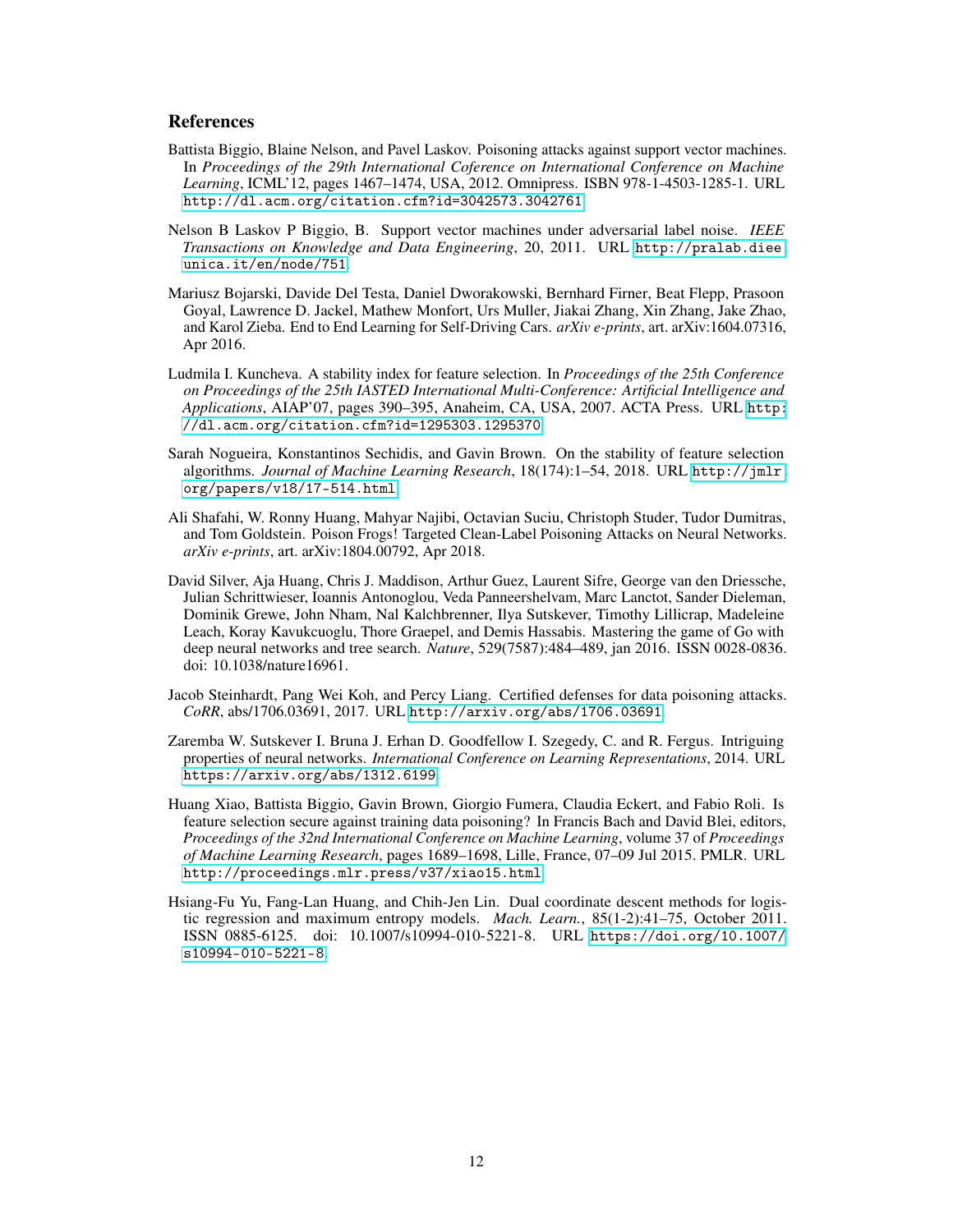# 9 Appendix

#### <span id="page-12-0"></span>9.1 Solving and relaxing poisoned ridge regression problem

The optimal solution of ridge regression is known to be the following:

$$
p_{\text{nominal}}^* = -b^T X (X^T X + \lambda I)^{-1} X^T b + b^T b
$$

The inner minimization of the above problem can be solved in closed form to provide the following non-convex problem in  $X$ :

$$
p_{\text{poison}}^{*} = \max_{X \in \mathcal{X}} -b^{T} X (X^{T} X + \lambda I)^{-1} X^{T} b + b^{T} b
$$
  

$$
= -\min_{X \in \mathcal{X}} b^{T} X (X^{T} X + \lambda I)^{-1} X^{T} b - b^{T} b
$$
  

$$
= -\min_{X \in \mathcal{X}, t} t - b^{T} b : t \geq b^{T} X (X^{T} X + \lambda I)^{-1} X^{T} b
$$
  

$$
= -\min_{X \in \mathcal{X}, t, t} t - b^{T} b : \begin{bmatrix} X^{T} X & X^{T} b \\ b^{T} X & t \end{bmatrix} \succeq 0
$$
  

$$
= -\min_{X \in \mathcal{X}, t, U} t - b^{T} b : \begin{bmatrix} U & X^{T} b \\ b^{T} X & t \end{bmatrix} \succeq 0, U = X^{T} X
$$

This problem contains a quadratic matrix equality, hence it is not convex. We propose relaxing this problem into a convex problem by changing the equality constraint  $U = X^T X$  into  $U - X^T X \succeq 0$ and construction a linear matrix inequality by using Schur complements:

$$
p_{\text{poison}}^* \le \tilde{p}_{\text{poison}}^* = -\min_{X \in \mathcal{X}, t, U} t - b^T b \; : \; \begin{bmatrix} U & X^T b \\ b^T X & t \end{bmatrix} \succeq 0 \;, \; U - X^T X \succeq 0
$$
\n
$$
= -\min_{X \in \mathcal{X}, t, U} t - b^T b \; : \; \begin{bmatrix} U & X^T b \\ b^T X & t \end{bmatrix} \succeq 0 \;, \; \begin{bmatrix} U & X^T \\ X & I \end{bmatrix} \succeq 0
$$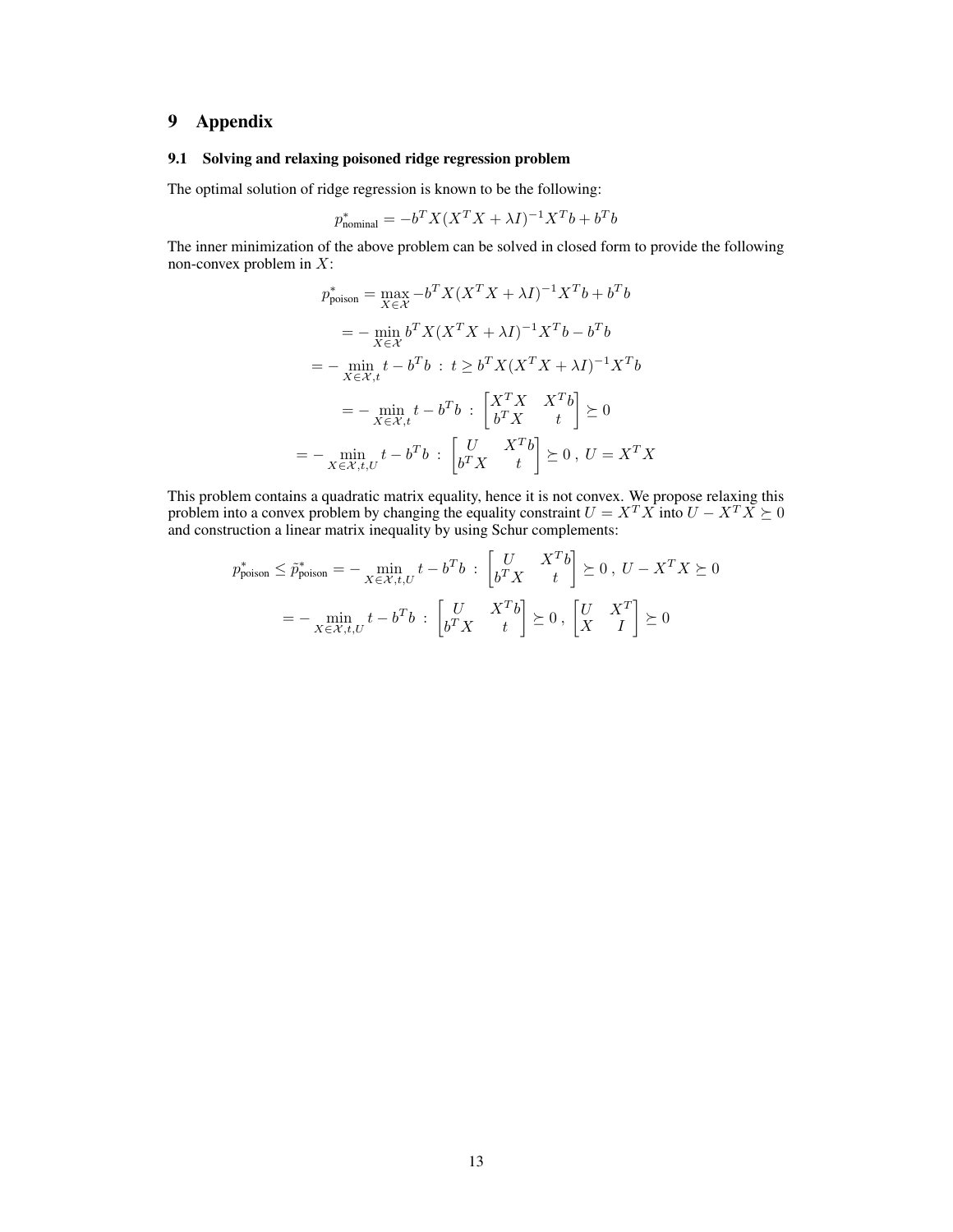#### 9.2 Constructing interval bounds on  $U$

Consider the following optimization problems:

$$
U_{i,j} = \min_{\|\delta_i\|_{\infty}, \|\delta_j\|_{\infty} \leq \rho} \hat{c}_i^T \hat{c}_j + \delta_i^T \hat{c}_j + \hat{c}_i^T \delta_j + \delta_i^T \delta_j + \lambda \mathbb{1}\{i = j\}
$$
(16)

$$
\bar{U}_{i,j} = \max_{\|\delta_i\|_{\infty}, \|\delta_j\|_{\infty} \leq \rho} \hat{c}_i^T \hat{c}_j + \delta_i^T \hat{c}_j + \hat{c}_i^T \delta_j + \delta_i^T \delta_j + \lambda \mathbb{1}\{i = j\}
$$
\n(17)

Note that since these problems have infinity norm constraints, this decouples each component from each other. For simplicity, we will consider the minimization problem directly. We can rewrite this problem as follows:

$$
U_{i,j} = \sum_{k=1}^{n} \min_{|\delta_{i,k}|, |\delta_{j,k}| \le \rho} \hat{c}_{i,k}^T \hat{c}_{j,k} + \delta_{i,k}^T \hat{c}_{j,k} + \hat{c}_{i,k}^T \delta_{j,k} + \delta_{i,k}^T \delta_{j,k} + \lambda \mathbb{1}\{i=j\}
$$
 (18)

Note that these inner 1-D optimization problems are of the form:

$$
p^* = \max ax + by + xy \tag{19}
$$

<span id="page-13-0"></span>
$$
|x|, |y| \le \rho \tag{20}
$$

These problems are not convex, but have the following property:

Theorem 1. *For any value of (a,b), the optimal value* (x∗, y∗) *of this optimization is always on one of the corners of the feasible box i.e*  $|x^*| = |y^*| = \rho$ .

*Proof.* Assume  $y^* = \alpha sign(b)$ . Then the objective becomes

$$
ax + \alpha |b| + x \alpha sign(b) = \alpha |b| + x(a + \alpha sign(b)).
$$

We can clearly see that to maximize this, if  $(a + \alpha sign(b)) < 0$ , then  $x = -\rho$  and otherwise  $x = \rho$ . So, for any fixed value  $y^*$ ,  $x^*$  will be one of the corners of the feasible set. This argument is symmetrical in the decision variables of the optimization, so it holds for  $y^*$  as well.  $\Box$ 

Therefore, we can rapidly compute the solutions to the inner minimization problems in equation [18](#page-13-0) by searching over the corners of the 2-D perturbation box. This result symmetrically extends to the maximization problem as well. Therefore, we can efficiently construct upper and lower bounds on  $U$ in  $\mathcal{O}(d^2n)$  time.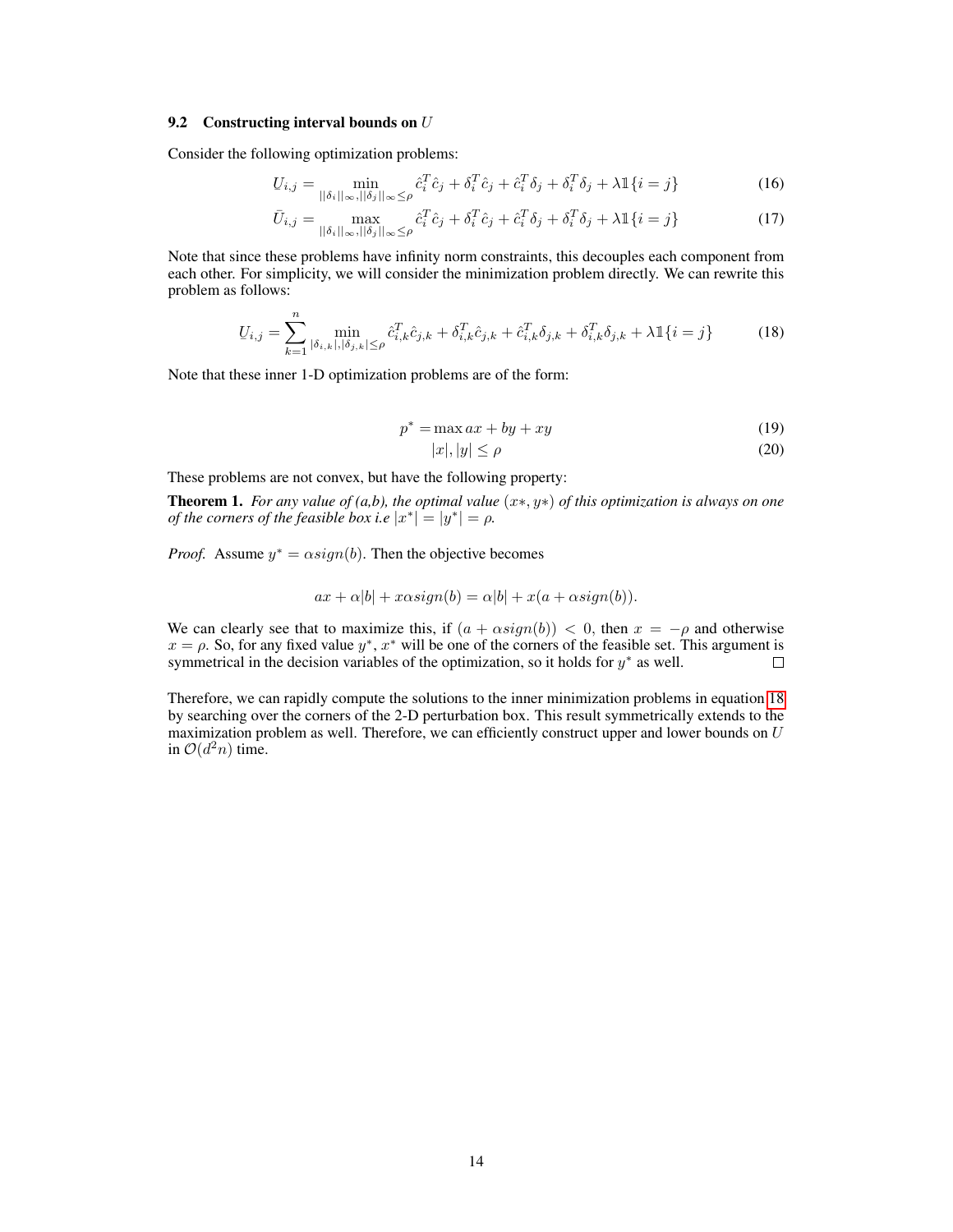#### <span id="page-14-0"></span>9.3 Kernelized Ridge Regression solution

The inner minimization of the above problem can be solved in closed form to provide the following non-convex problem in  $X$ :

<span id="page-14-2"></span>
$$
\underset{w}{\text{argmin}} ||Xw - y||_2^2 + \lambda ||w||_2^2 = \mathbf{X}^T (\mathbf{X} \mathbf{X}^T + \lambda \mathbb{I})^{-1} y
$$

Plugging this back into our poisoning problem, we obtain:

$$
p_{\text{poison}}^* = \max_{X \in \mathcal{X}} -y^T (\mathbf{X} \mathbf{X}^T + \lambda \mathbb{I})^{-1} \mathbf{X} \mathbf{X}^T y + y^T y \tag{21}
$$

$$
= -\min_{X \in \mathcal{X}} \left( \mathbf{X} \mathbf{X}^T + \lambda \mathbb{I} \right)^{-1} \mathbf{X} \mathbf{X}^T y - y^T y \tag{22}
$$

$$
= -\min_{X \in \mathcal{X}, t} t - b^T b \; : \; t \ge y^T (\mathbf{X} \mathbf{X}^T + \lambda \mathbb{I})^{-1} \mathbf{X} \mathbf{X}^T y \tag{23}
$$

$$
\leq -\min_{X \in \mathcal{X}, t} t - b^T b \; : \; \begin{bmatrix} \mathbf{X} \mathbf{X}^T + \lambda \mathbb{I} & X X^T y \\ y^T & t \end{bmatrix} \succeq 0 \tag{24}
$$

$$
= - \min_{X \in \mathcal{X}, t, \mathbf{K}, \widetilde{\mathbf{K}}} t - b^T b \; : \; \begin{bmatrix} \widetilde{\mathbf{K}} & \mathbf{K} y \\ y^T & t \end{bmatrix} \succeq 0 \; , \; \widetilde{\mathbf{K}} = \mathbf{X} \mathbf{X}^T + \lambda \mathbb{I}, \mathbf{K} = \mathbf{X} \mathbf{X}^T \tag{25}
$$

In the above, we remark that [24](#page-14-1) is a safe approximation to [23,](#page-14-2) justifying the inequality above. Consider the following justification for this.

#### Lemma 1.

$$
\frac{1}{2} \begin{bmatrix} XX^T + \lambda \mathbb{I} & XX^T y \\ y^T & t \end{bmatrix} \succeq 0 \implies t \ge y^T (XX^T + \lambda \mathbb{I})^{-1} XX^T y
$$

*Proof.* First, realize that  $\forall A, x^T A x = x^T A^T x$ . Hence,  $\forall x, x^T A x \succeq 0 \implies \forall x, x^T (A + A^T) x \succeq 0$ . Hence, our assumption above implies that

$$
\begin{bmatrix} \mathbf{X} \mathbf{X}^T + \lambda \mathbb{I} & \frac{y^T + \mathbf{X} \mathbf{X}^T y}{2} \\ \frac{y^T + \mathbf{X} \mathbf{X}^T y}{2} & t \end{bmatrix} \succeq 0
$$

By Schur complements, we have that

$$
\frac{1}{4}(y^T + \mathbf{X}\mathbf{X}^T y)\mathbf{X}\mathbf{X}^T + \lambda \mathbb{I}^{-1}(y^T + \mathbf{X}\mathbf{X}^T y) \le t.
$$

By expanding and applying the inequality  $a^T a + b^T b \ge a^T b$ , we remark that

$$
\frac{1}{4}(y^T + \mathbf{X}\mathbf{X}^T y)\mathbf{X}\mathbf{X}^T + \lambda \mathbb{I}^{-1}(y^T + \mathbf{X}\mathbf{X}^T y) \geq y^T (\mathbf{X}\mathbf{X}^T + \lambda \mathbb{I})^{-1} \mathbf{X}\mathbf{X}^T y
$$

Our result directly follows.

The problem [25](#page-14-3) contains a quadratic matrix equality, hence it is not convex. We relax this problem into a convex problem similar to previously by changing the equality constraints into conic inequality constraints instead.

$$
p_{\text{poison}}^* \le \tilde{p}_{\text{poison}}^* = -\min_{X \in \mathcal{X}, t, \mathbf{K}, \widetilde{\mathbf{K}}} t - b^T b \; : \; \begin{bmatrix} \widetilde{\mathbf{K}} & \mathbf{K} y \\ y^T & t \end{bmatrix} \succeq 0 \; , \; \widetilde{\mathbf{K}} \succeq \mathbf{X} \mathbf{X}^T + \lambda \mathbb{I}, \mathbf{K} \succeq \mathbf{X} \mathbf{X}^T
$$

We can now use Schur complements to represent these as LMI's.

$$
p^{*}_{\textrm{poison}} \leq \tilde{p}^{*}_{\textrm{poison}} = - \min_{X \in \mathcal{X}, t, \mathbf{K}, \widetilde{\mathbf{K}}} t - b^T b \; : \; \begin{bmatrix} \widetilde{\mathbf{K}} & \mathbf{K} y \\ y^T & t \end{bmatrix} \succeq 0 \, , \begin{bmatrix} \widetilde{\mathbf{K}} - \lambda \mathbb{I} & \mathbf{X}^T \\ \mathbf{X} & \mathbb{I} \end{bmatrix} \succeq 0, \begin{bmatrix} \mathbf{K} & \mathbf{X}^T \\ \mathbf{X} & \mathbb{I} \end{bmatrix} \succeq 0
$$

This relaxed optimization problem is a convex semi-definite program.

<span id="page-14-3"></span><span id="page-14-1"></span> $\Box$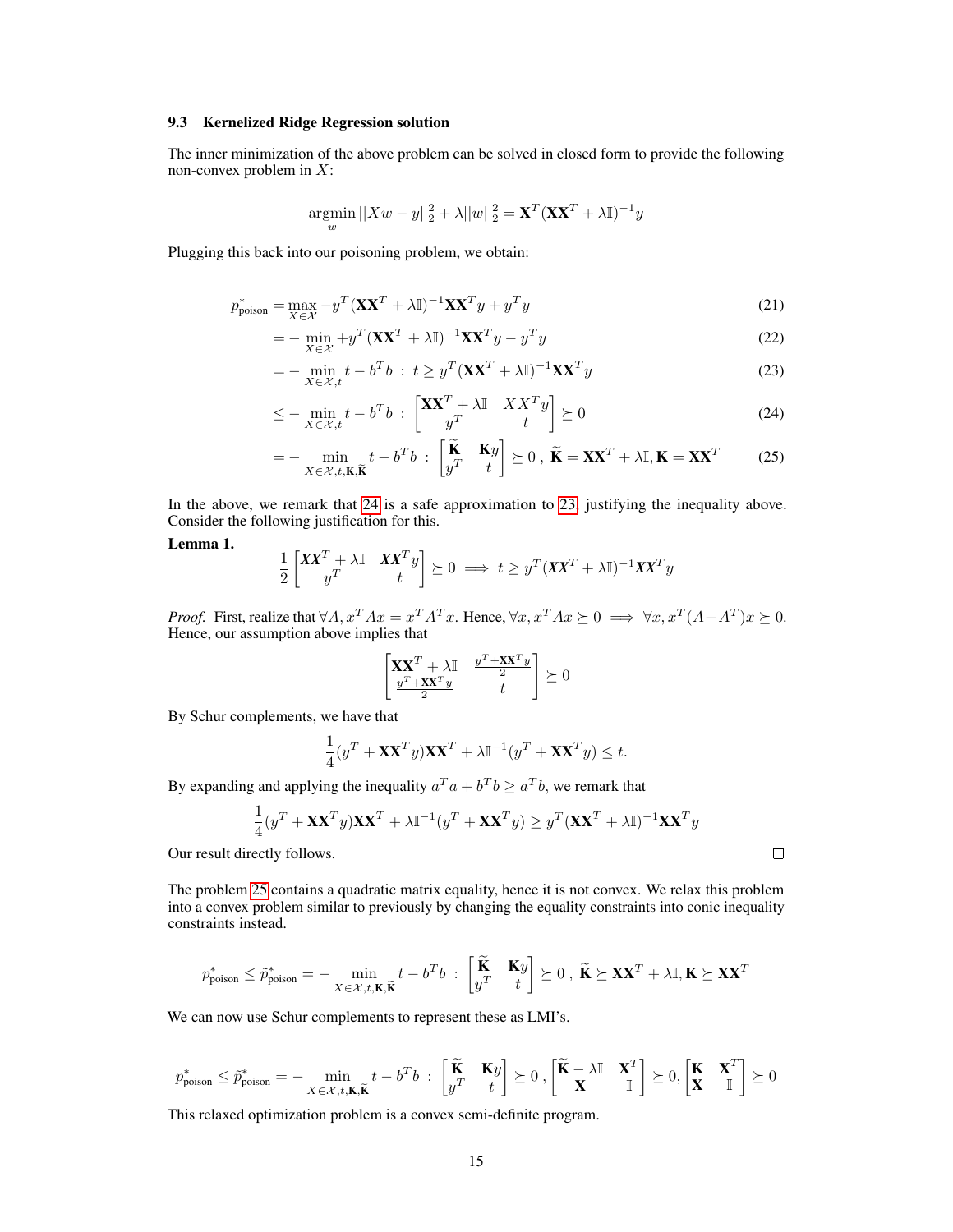#### <span id="page-15-0"></span>9.4 Solution to Spectral Norm Constrained Data Poisoning for Least-Squares Regression

First, we add a constraint  $Xw = z$ , which will allows us to later take the dual:

$$
\min_{w} \|Xw - y\|_2^2 = \min_{w,z} \|z - y\|_2^2 \, : \, z = Xw
$$

We note without proof that strong duality holds by Slater's condition:

$$
\max_{\mu} \min_{w,z} ||z - y||_2^2 + \mu^T (z - Xw)
$$
  
= 
$$
\max_{\mu} \min_{w} -w^T (X^T \mu) + \min_{z} z^T z + \mu^T z - 2y^T z
$$

For the sub-problem over z, we find the optimal value of  $z^*$  to be  $y - \frac{1}{2}\mu$ . For the other minimization problem over w, we note the optimal value is 0 if  $X^T \mu = 0$  and  $-\infty$  otherwise. Thus the outer maximization would optimize for  $\mu$  to be in the nullspace of  $X<sup>T</sup>$ . This results in the following problem:

$$
\max_{\mu} -y^T y + \frac{1}{2} \mu^T y - \frac{1}{4} \mu^T \mu \; : \; X^T \mu = 0
$$

If we consider the original poisoning problem,  $\max_{X \in \mathcal{X}} \min_w ||Xw - b||_2^2$ , for a largest singular value constraint this results in the following maximization problem:

$$
\max_{X,\mu} -y^T y + \frac{1}{2}\mu^T y - \frac{1}{4}\mu^T \mu : X^T \mu = 0, \|X - X_0\|_2 \le \epsilon
$$

### 9.4.1 Reformulation to QCQP with single constraint

Though the norm constraint on X is convex, the constraint  $X^T \mu = 0$  is non-convex in X and  $\mu$ . However, we can show that the constraints together imply a certain convex constraint.

We can rewrite the above problem as:

$$
\max_{\mu} -y^T y + \frac{1}{2} \mu^T y - \frac{1}{4} \mu^T \mu \; : \mu \in M
$$

where  $M = \{\mu : \exists X : X^T\mu = 0, ||X - X_0||_2 \le \epsilon\}$  since the objective is independent of X. Now consider the following reformulation of the feasible set.

**Lemma 2.**  $M' := \{ \mu : \| X_0^T \mu \|_2 \le \epsilon \| \mu \|_2 \} = \{ \mu : \exists X \text{ s.t } X^T \mu = 0, \| X - X_0 \|_2 \le \epsilon \} := M$ 

#### *Proof.* Backward direction.

For  $\mu \in M$ , we show that  $\mu \in M'$ . Using  $||X - X_0||_2 \leq \epsilon$  and  $X^\top \mu = 0$ :  $||X_0^T\mu||_2 = ||(X - X_0)^T\mu||_2 \le ||X - X_0||_2||\mu|| \le \epsilon ||\mu||.$ 

**Forward direction.** Now, for  $\mu \in M'$ , we show that  $\mu \in M$ .

To simplify our calculation, We note that

$$
||(X - X_0)u||_2^2 \le \epsilon^2 ||u||_2^2, \ \forall u \equiv ||(X - X_0)^T v||_2^2 \le \epsilon^2 ||v||_2^2, \ \forall v
$$

Define  $P \in \mathbb{R}^{n \times n}$  to be the orthogonal projection map onto the subspace orthogonal to  $\mu$ . Let  $X^T = X_0^T P$ , and let any  $t \in \mathbb{R}^n$  be decomposed as  $t = au + b\mu$ , where  $u \in \{c\mu : c \in \mathbb{R}\}^{\perp}$ , i.e.  $au = Pt$ . Then,

$$
\frac{\|(X^T - X_0^T)t\|_2}{\|t\|_2} = \frac{\|X_0^T P t - X_0^T t\|_2}{\|t\|_2} = \frac{\|aX_0^T u - (aX_0^T u + bX_0^T \mu)\|_2}{\|t\|_2}
$$

$$
= \frac{|b|\|X_0^T \mu\|_2}{\|t\|_2} \le \frac{|b|\|X_0^T \mu\|_2}{\|b\mu\|_2} = \frac{\|X_0^T \mu\|_2}{\|\mu\|_2} \le \epsilon
$$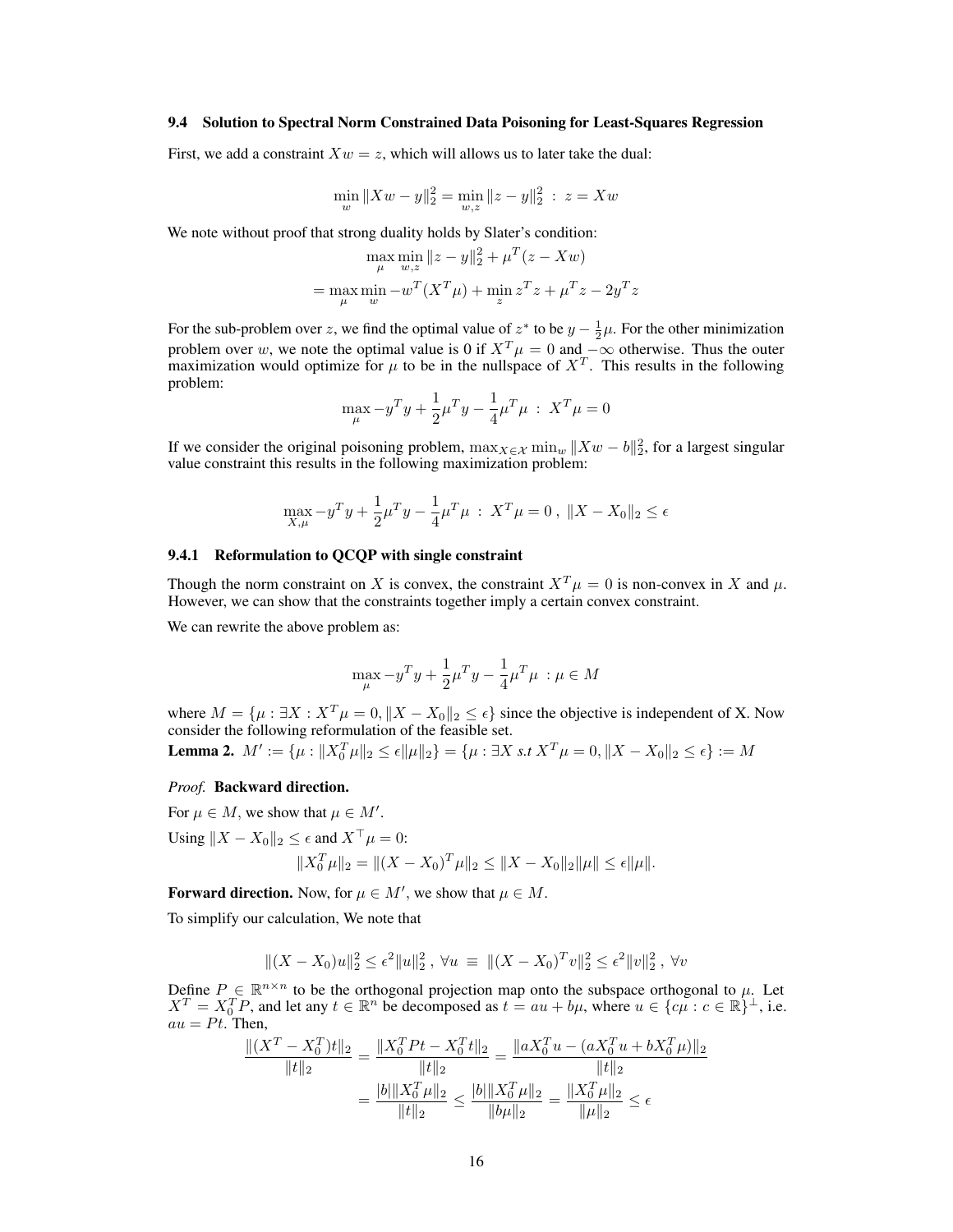This shows that X satisfies the norm constraint as  $\frac{\|(X^T - X_0^T)t\|_2}{\|t\|_2}$  $\frac{-\lambda_0 |t||_2}{\|t\|_2} \leq \epsilon, \forall t$ . As well, it is clear by the construction of P that  $X^T \mu = X_0^T P \mu = 0$ .  $\Box$ 

#### 9.4.2 Applying S-lemma to reformulate into SDP

We know have the following problem after changing constraints:

$$
\max_{\mu} -y^T y + \frac{1}{2} \mu^T y - \frac{1}{4} \mu^T \mu \; : \; \|X_0^T \mu\|_2 \le \epsilon \|\mu\|_2
$$

As this is a non-convex QCQP with only a single quadratic constraint, we can apply the S-lemma here and can consider the following equivalent convex optimization problem:

$$
= \min_{t} t : -y^{T} y + \frac{1}{2} \mu^{T} y - \frac{1}{4} \mu^{T} \mu \leq t, \ \forall \mu \text{ s.t } \|X_{0}^{T} \mu\|_{2} \leq \epsilon \|\mu\|_{2}
$$

$$
= \min_{t,\lambda} t : \lambda \begin{bmatrix} X_{0} X_{0}^{T} - \epsilon^{2} I & \mathbf{0} \\ \mathbf{0} & \mathbf{0} \end{bmatrix} \succeq \begin{bmatrix} -\frac{1}{4} I & \frac{1}{4} y \\ \frac{1}{4} y^{T} & t - \|y\|^{2} \end{bmatrix}
$$

# 9.4.3 Recovering optimal  $\mu^*$  and  $X^*$

We refer to Appendix B in Boyd and Vanderberghe, which details an equivalence between the original non-convex QCQP and the following convex minimization problem (if the non-convex problem is strictly feasible):

$$
(U^*,u^*)=\arg\min_{U,u}\frac{1}{4}\text{tr}(U)-\frac{1}{2}u^Ty+y^Ty\;:\;\text{tr}((X_0X_0^T-\epsilon^2I)U)\leq 0\;,\;\begin{bmatrix}U&u\\u^T&I\end{bmatrix}\succeq 0
$$

It is shown in Boyd and Vanderberghe that the original rank one constrained problem that we are trying to solve has value equal to the above SDP relaxation. Therefore, an optimal solution is  $U^* = \mu^* \mu^{*T}$ ,  $u^* = \mu^*$  where  $\mu^*$  solves the original problem. Hence we can solve for the optimal  $u^*$  and thus recover the optimal  $\mu^*$ .

Given  $\mu^*$ , an optimal  $X^*$  is recovered by taking  $X^* = X_0 P$ , where P is the projection map on the subspace orthogonal to  $\mu^*$ . By finding this P, which is tractable, we can construct an optimal poisoned dataset  $X^*$ .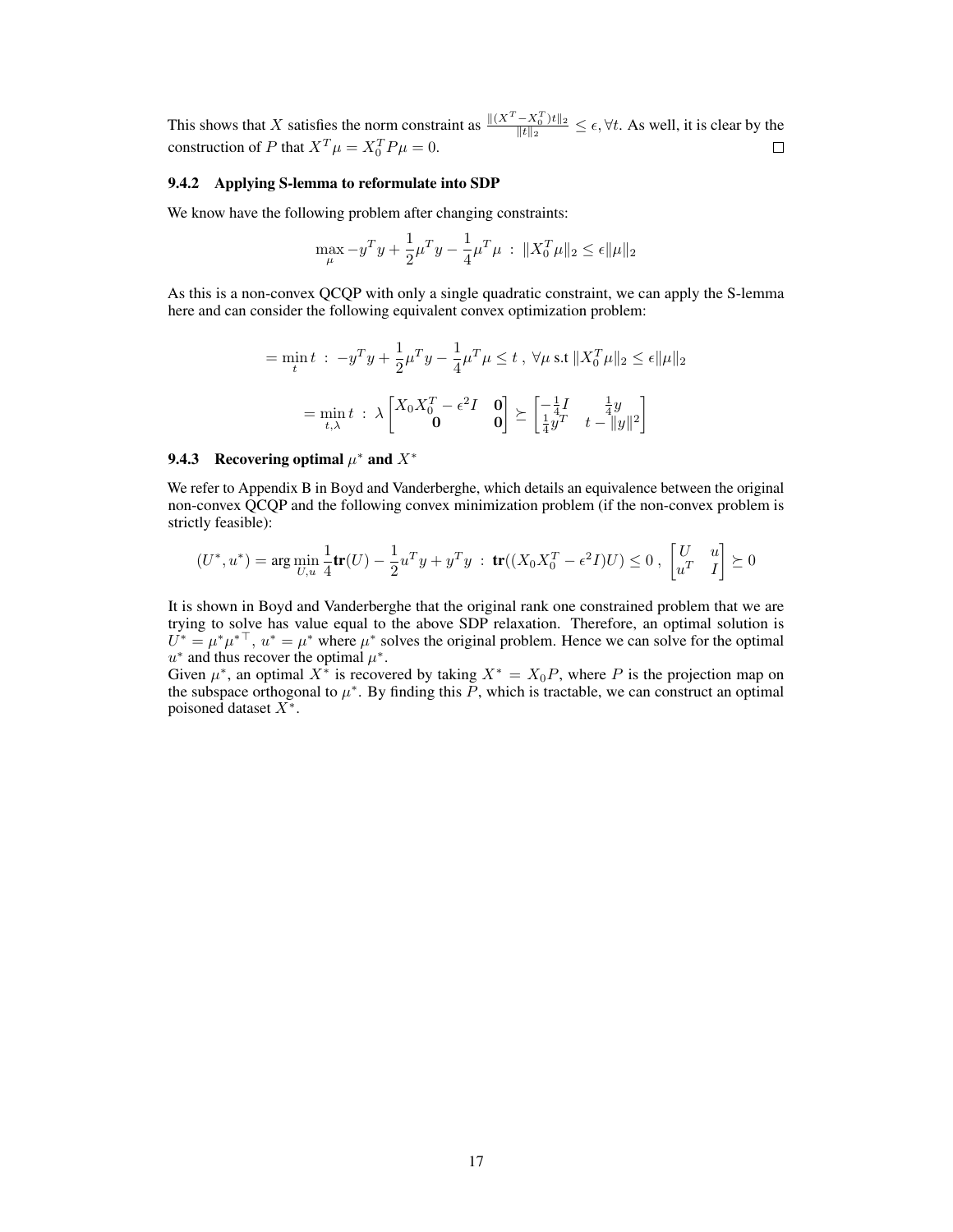#### 9.5 LSV Algorithm: Line search method

We give a line search algorithm to solve the problem

<span id="page-17-0"></span>
$$
\min_{u \in \mathbb{R}^n} \frac{1}{4} u^\top u - \frac{1}{2} u^\top y + y^\top y \; : \; \|X_0^\top \frac{u}{\|u\|} \| \le \epsilon. \tag{26}
$$

We note that it is equivalent to solve the problem

<span id="page-17-1"></span>
$$
\min_{u \in \mathbb{R}^n} -u^{\top} y \; : \; \|u\| = 1, \; \|X_0^{\top} u\| \le \epsilon. \tag{27}
$$

This is because the constraint in [\(26\)](#page-17-0) is invariant to scaling, and so, letting  $\hat{u}$  with  $\|\hat{u}\| = 1$  be a feasible solution to [\(26\)](#page-17-0), any  $u = a\hat{u}$  for  $a \in \mathbb{R}$  is feasible. The optimal value is

$$
\min_{a \in \mathbb{R}} \frac{a^2}{4} - \frac{\hat{u}^\top y}{2} a + y^\top y = -\frac{(\hat{u}^\top y)^2}{4} + y^\top y.
$$

This proves that we can replace the objective with  $-\frac{(u^{\top}y)}{4} + y^{\top}y$  and restrict  $||u|| = 1$ , which leads to [\(27\)](#page-17-1), since  $(\cdot)^2$  is monotonic in the absolute value of its input. Now using the SVD, we finally note our problem equals

<span id="page-17-2"></span>
$$
\min_{c \in \mathbb{R}^n} -c^\top d \; : \; \|c\| = 1, \; \|\Sigma c\| \le \epsilon,\tag{28}
$$

where  $\Sigma \in \mathbb{R}^{n \times n}$  is a diagonal matrix containing the singular values of  $X_0$  and  $c = U^{\top}u$ ,  $d = U^{\top}y$ , where  $U \in \mathbb{R}^{n \times n}$  are the left singular vectors of  $X_0$ . If we solve [\(28\)](#page-17-2) for  $c^*$ , then  $u^* = Uc^*$ .

#### 9.5.1 Convert to line search

There are two cases for [\(28\)](#page-17-2). The first case is trivial. We know that  $\min_{\|c\|=1} -c^{\top}d = -||d||$ , so if  $\|\Sigma \frac{d}{\|d\|}\| \leq \epsilon$  we are done: just take  $c^* = \frac{d}{\|d\|}$ .

In the second case, we can deduce that the optimal c must satsify both  $||c|| = 1$  and  $||\Sigma c|| = \epsilon$ , i.e. the inequality is an equality. This follows from properties of optimization with equality and inequality constraints:

*Proof.* If the inequality is not tight at optimality:  $\|\Sigma c^*\| < \epsilon$ , then by complementary slackness, the optimal dual variable  $\nu_2^* = 0$ . Then, by stationarity of the Lagrangian ( $-c^{\top}d + \nu_1(c^{\top}c - 1)$ ) +  $\nu_2(c^\top \Sigma^2 c - \epsilon^2)$ ), we obtain

$$
d=2\nu_1^*c^*.
$$

This implies we are in the first case:  $c^* = \frac{d}{\|d\|}$ . But this is a contradiction. Thus,  $\|\Sigma c\| = \epsilon$ .  $\Box$ 

The above observation lets us convert the inequality constraint to an equality, which means we can forgo a 2-d grid search in favor of a line search.

This is how the line search works. By Lagrangian stationarity,

$$
-d + \lambda c + \mu \Sigma^2 c = -\begin{bmatrix} d_1 \\ d_2 \\ \vdots \\ d_n \end{bmatrix} + \begin{bmatrix} (\lambda + \mu \sigma_1^2) c_1 \\ (\lambda + \mu \sigma_2^2) c_2 \\ \vdots \\ (\lambda + \mu \sigma_n^2) c_n \end{bmatrix} = 0 \implies \begin{bmatrix} c_1 \\ c_2 \\ \vdots \\ c_n \end{bmatrix} = \begin{bmatrix} d_1/(\lambda + \mu \sigma_1^2) \\ d_2/(\lambda + \mu \sigma_2^2) \\ \vdots \\ d_n/(\lambda + \mu \sigma_n^2) \end{bmatrix}.
$$

This means our constraints are actually

$$
\sum_{i=1}^{n} \frac{d_i^2}{(\lambda + \mu \sigma_i^2)^2} = 1
$$

$$
\sum_{i=1}^{n} \frac{\sigma_i^2 d_i^2}{(\lambda + \mu \sigma_i^2)^2} = \epsilon^2.
$$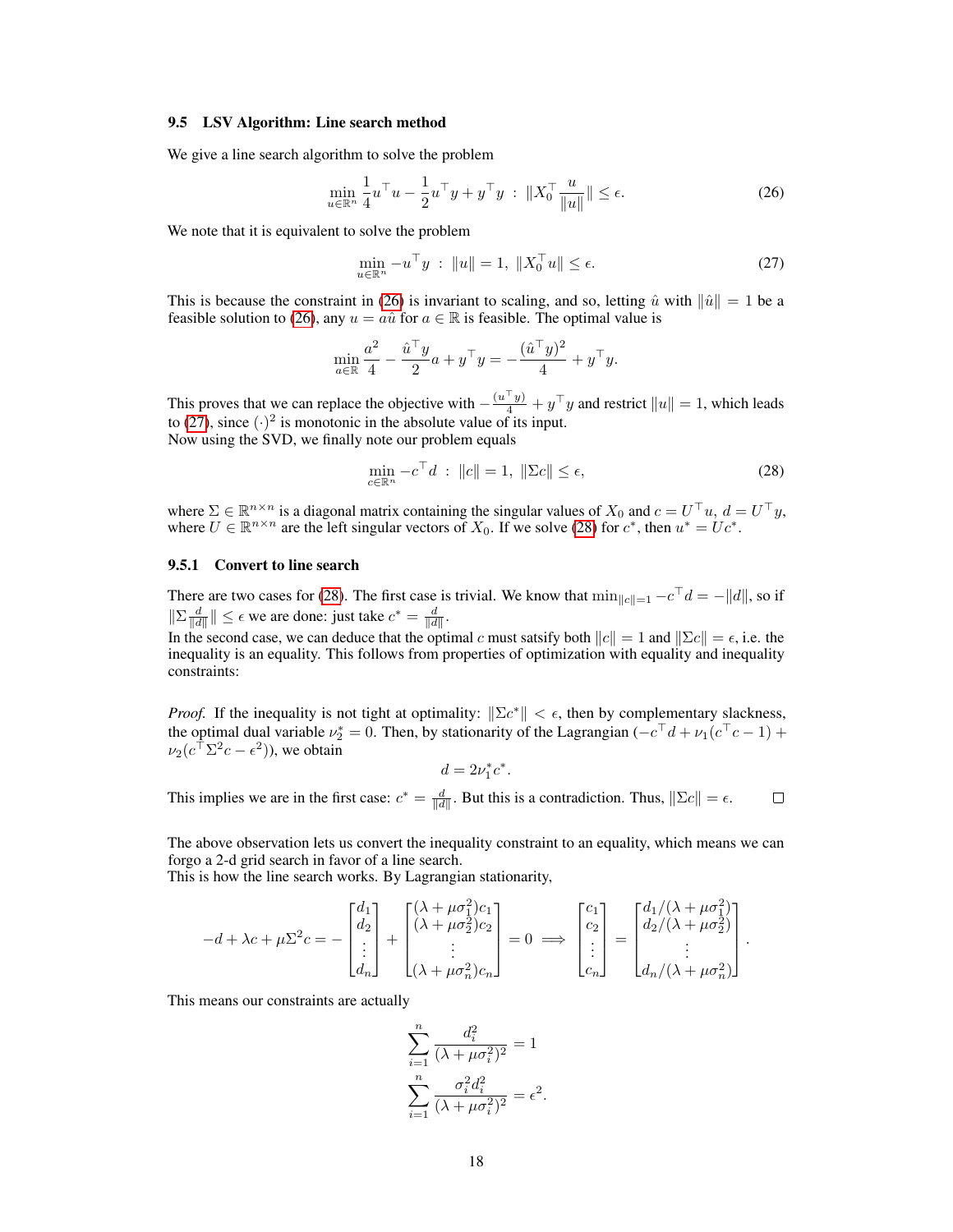If we define  $r = \frac{\mu}{\lambda}$ , our constraints are

$$
\sum_{i=1}^{n} \frac{d_i^2}{(\lambda + \lambda r \sigma_i^2)^2} = 1
$$

$$
\sum_{i=1}^{n} \frac{\sigma_i^2 d_i^2}{(\lambda + \lambda r \sigma_i^2)^2} = \epsilon^2.
$$

Instead searching over a 2-d grid for  $\lambda$  and  $\mu$ , we can instead just search over r, because r determines λ.

$$
\sum_{i=1}^{n} \frac{d_i^2}{(\lambda + \lambda r \sigma_i^2)^2} = 1 \implies \sum_{i=1}^{n} \frac{d_i^2}{(1 + r \sigma_i^2)^2} = \lambda^2 \implies \sum_{i=1}^{n} \frac{\sigma_i^2 d_i^2}{(1 + r \sigma_i^2)^2} = \epsilon^2 \sum_{i=1}^{n} \frac{d_i^2}{(1 + r \sigma_i^2)^2}.
$$

So our algorithm is just to line search for an  $r \in \mathbb{R}$  which satisfies

$$
\sum_{i=1}^{n} \frac{\sigma_i^2 d_i^2}{(1 + r\sigma_i^2)^2} = \epsilon^2 \sum_{i=1}^{n} \frac{d_i^2}{(1 + r\sigma_i^2)^2}.
$$

From that  $r^*$ , we can recover  $\lambda^*$ , then  $\mu^* = \lambda^* r^*$ , then  $c^* = (\lambda^* + \mu^* \Sigma^2) d$ , then  $u^* = Uc^*$ .